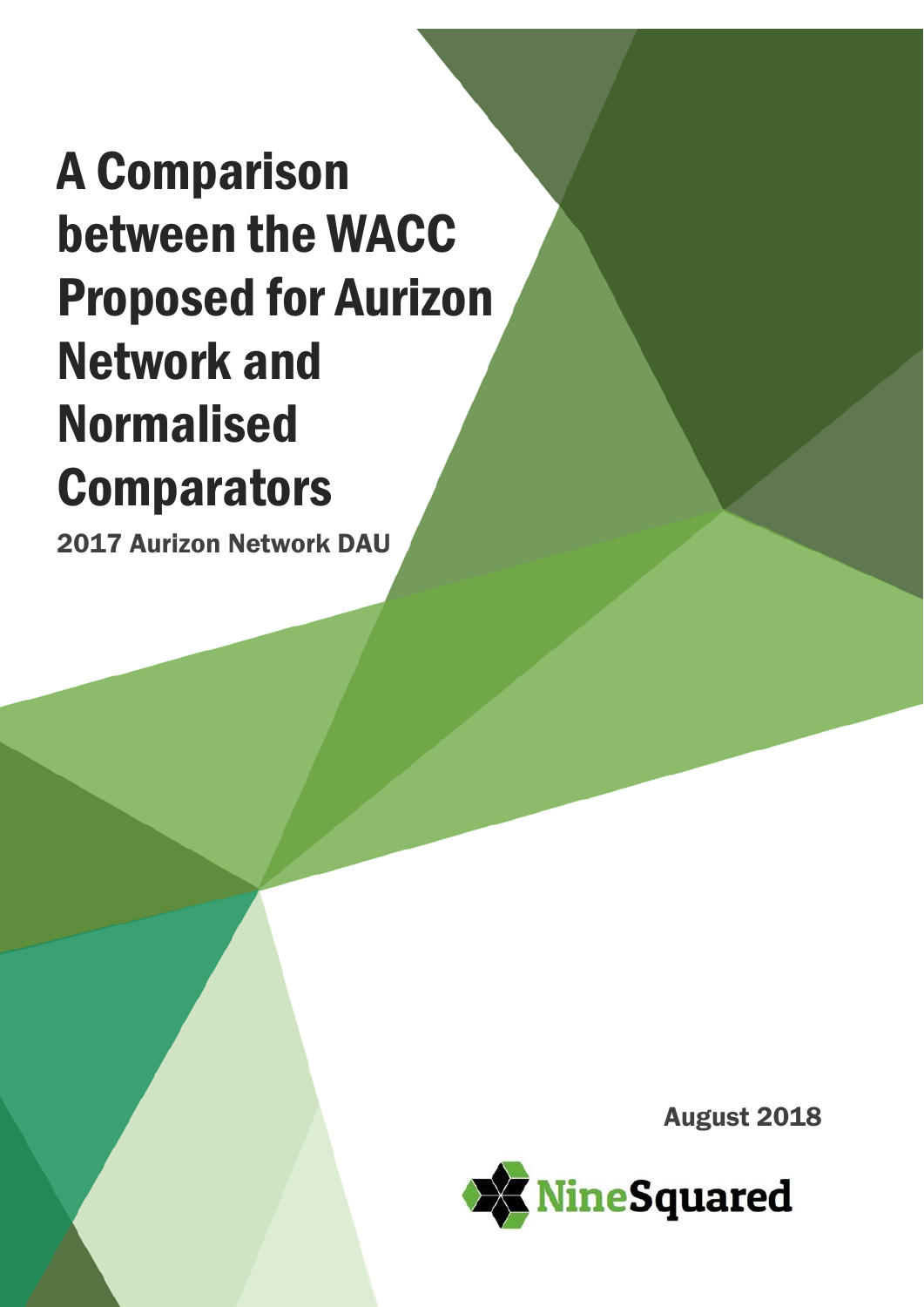# **Disclaimer**

Nine-Squared Pty Ltd (NineSquared) has prepared this report taking all reasonable care and diligence required. This report provides high-level analysis only and does not purport to be advice on particular investment options or strategies. We have not independently verified the information provided to us.

While NineSquared has used all reasonable endeavours to ensure the information in this report is as accurate as practicable, NineSquared, its contributors, employees, and Directors shall not be liable whether in contract, tort (including negligence), equity or on any other basis for any loss or damage sustained by any person relying on this document whatever the cause of such loss or damage.

### **General use restriction**

This report is prepared solely for the use of the Queensland Competition Authority. This report is not intended to and should not be used or relied upon by anyone else and we accept no duty of care to any other person or entity. You should not refer to or use our name or the advice for any other purpose. You have agreed that you will not amend the report or distribute the report to outside parties without prior written approval from NineSquared.

### **About NineSquared**

NineSquared is a specialist economic consulting and commercial advisory firm focused on helping governments and companies make great decisions and achieve your goals and objectives.

Our principals and staff are experienced, senior level practitioners who have worked in and advised government and private sector clients about a range of commercial and economic issues, primarily relating to transportation. Broadly, our expertise lies in the fields of transport and regulatory economics, policy development and analysis and advising on commercial arrangements between government and the private sector as well as arrangements between companies operating within regulated environments.

Our combined public and private sector experience means that we are well placed to provide our clients with deep understanding of both the public and private sectors and the interface between them.

*[www.ninesquared.com.au](http://www.ninesquared.com.au/)*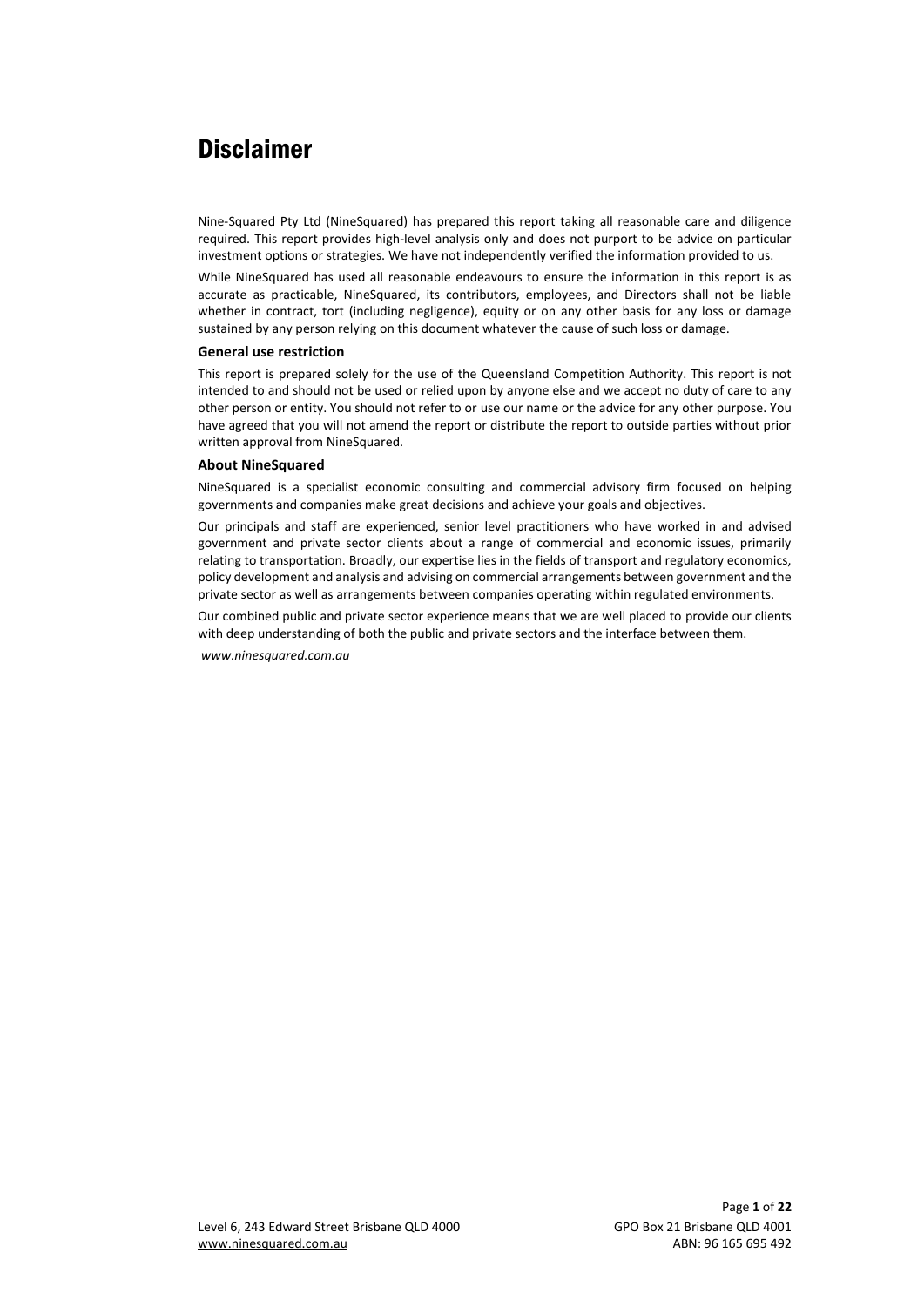# **Table of Contents**

| $1_{-}$ |       |  |
|---------|-------|--|
|         | 1.1   |  |
|         | 1.2   |  |
| 2.      |       |  |
|         | 2.1   |  |
|         | 2.2   |  |
|         | 2.2.1 |  |
|         | 2.2.2 |  |
| 3.      |       |  |
|         | 3.1   |  |
|         | 3.2   |  |
|         | 3.3   |  |
|         | 3.4   |  |
| 4.      |       |  |
| 5.      |       |  |
|         |       |  |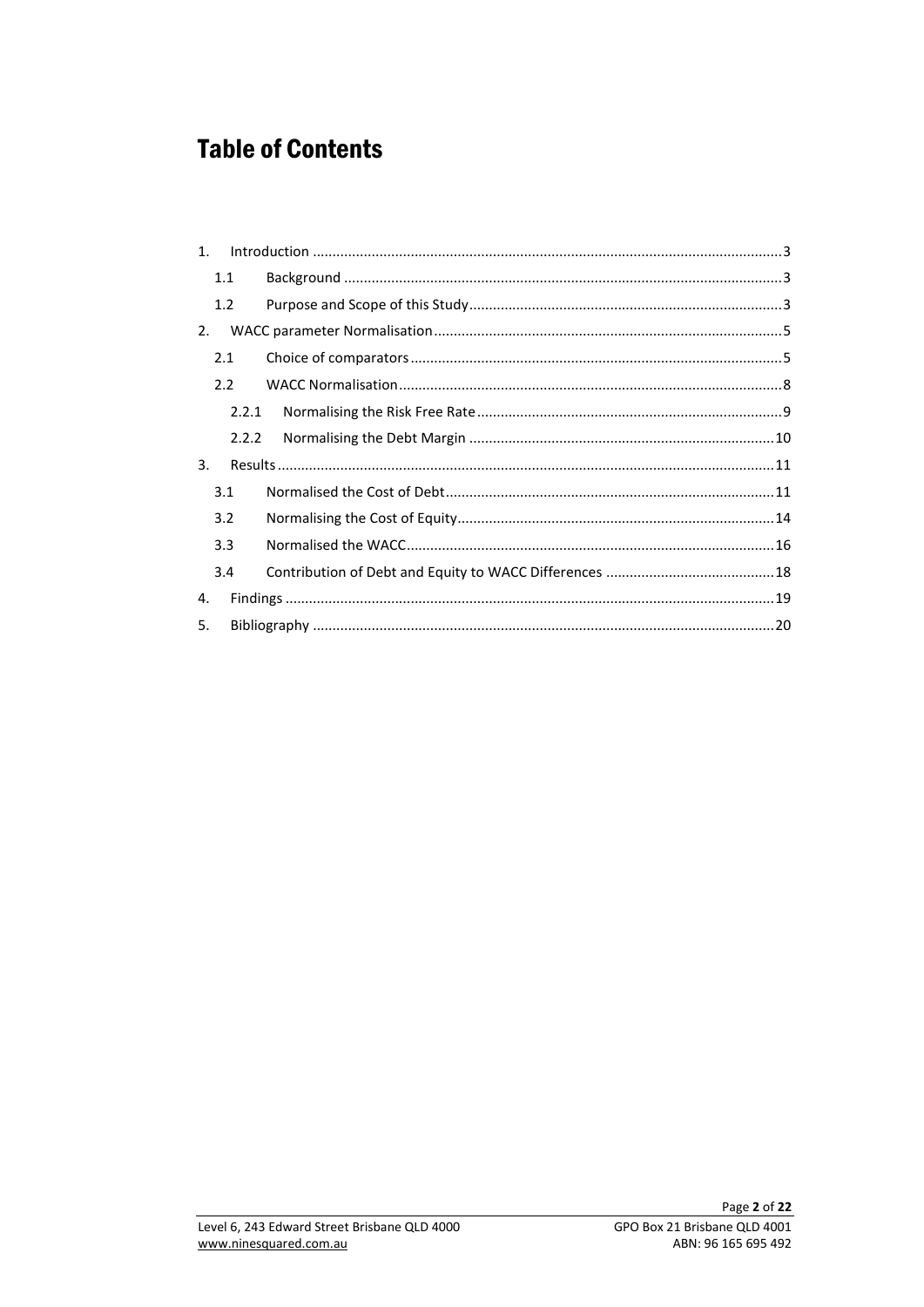# <span id="page-3-0"></span>1. Introduction

### <span id="page-3-1"></span>1.1 Background

In December 2017, the Queensland Competition Authority (QCA) published its draft decision responding to Aurizon Network's 2017 draft access undertaking (DAU) for the Central Queensland Coal Network. The QCA's draft decision was to not approve the DAU and sets out its preliminary assessment of the DAU including its reasons for non-approval.

Amongst other things, the QCA's reasons included a materially different assessment of an appropriate weighted average cost of capital (WACC) to be used in reference tariff and allowable revenue calculations.

Aurizon Network's subsequent response to the QCA draft decision included a detailed analysis of the QCA's WACC assessment. Amongst other things, it considered that the QCA's WACC was an outlier when compared with other regulatory decisions. Aurizon Network considered that a consistent approach (across regulators) is important to ensure a proper allocation of capital occurs and capital distortion is minimised.

Following the release of its draft report, Aurizon Network, in presentations to its investors, has further criticised the QCA's WACC estimate by comparing these with the (higher) WACCs derived by a number of different regulators in Australia<sup>1</sup>. The WACC comparators used by Aurizon were not normalised for timing differences and included entities which were not assessed as relevant comparators in the QCA's draft decision.

### <span id="page-3-2"></span>1.2 Purpose and Scope of this Study

NineSquared has been engaged by the QCA to re-estimate the WACC calculations used by other regulators for regulated entities with similar characteristics as Aurizon Network. The reestimation is based on the assumption that each of the regulators were estimating its WACC using a proposed averaging period up to and including 30 June 2017. The task involved:

- Identifying relevant Australian regulated firms that may be considered to be comparators for Aurizon Network;
- Examining recent regulatory decisions for the relevant comparators;
- Undertaking analysis to 'normalise' WACC estimates obtained from recent regulatory decisions to account for specific factors that affect the overall WACC estimates that are not part of the underlying WACC estimation methodology applied by the relevant regulator; and
- Comparing the normalised WACC estimates of recent regulatory decisions with Aurizon Network's 2018 Response to the Draft Decision proposal and the QCA's recommended WACC estimate.

1

<sup>1</sup> Aurizon Network's comparison is presented in Attachment 1.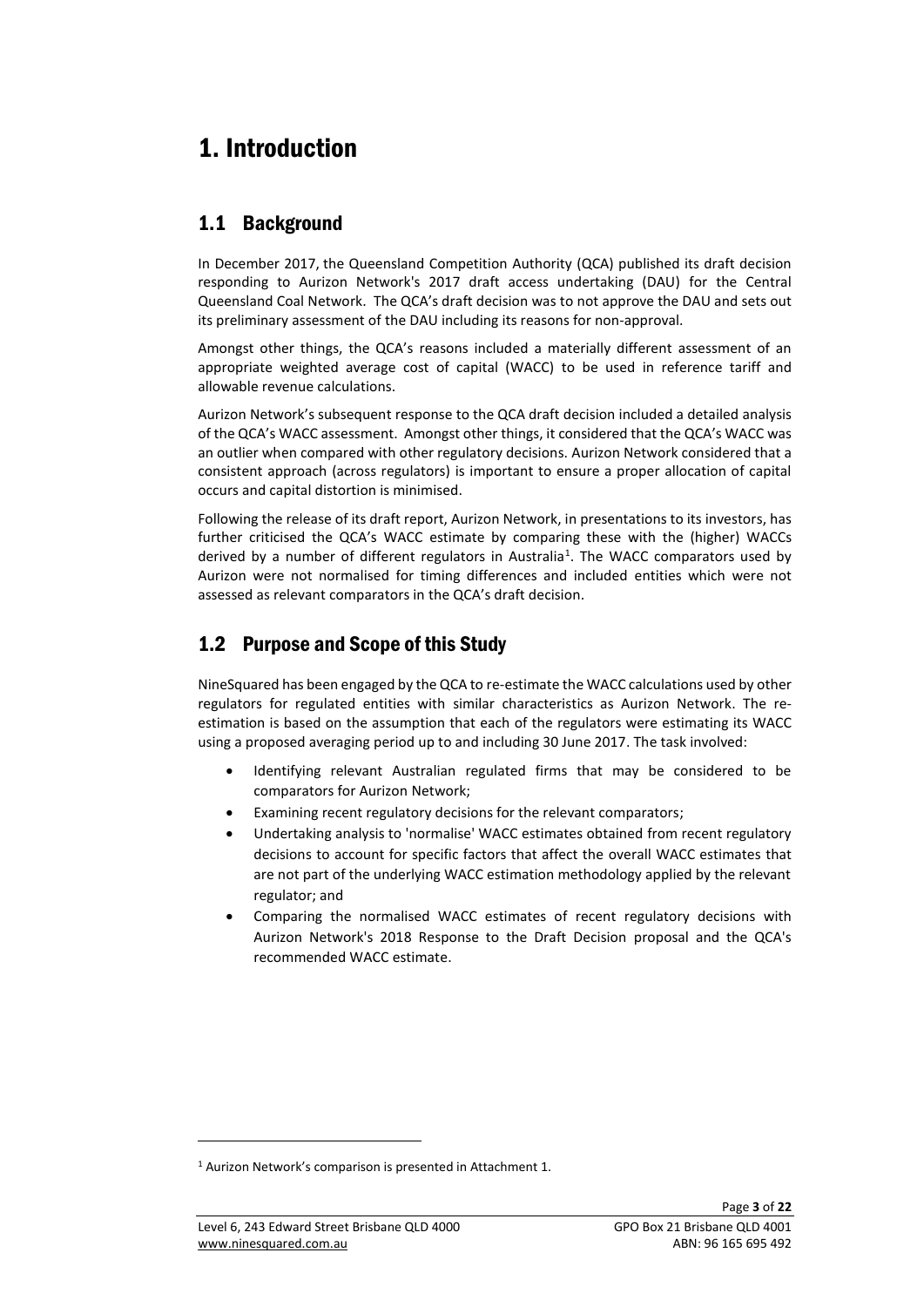The analysis is not intended to revisit the methodological basis of the claims of either Aurizon Network or the QCA. It is intended to compare the QCA's WACC estimate with that of other relevant regulatory decisions at the same period in time (June 2017). It focuses on comparing the key elements of the WACC proposed by QCA with comparable regulatory decisions to test the reasonableness of the QCA draft decision.

To facilitate the comparison of WACC estimates from comparable entities, WACC estimates have been 'normalised' to account for the impact of any timing differences on the:

- Risk free rate; and
- Debt risk premium.

This normalisation process has been undertaken with the intent of mirroring the methodology used by the individual regulators with the goal of replicating, to the best extent possible, the decision that regulator would have made at that time using its own WACC methodology.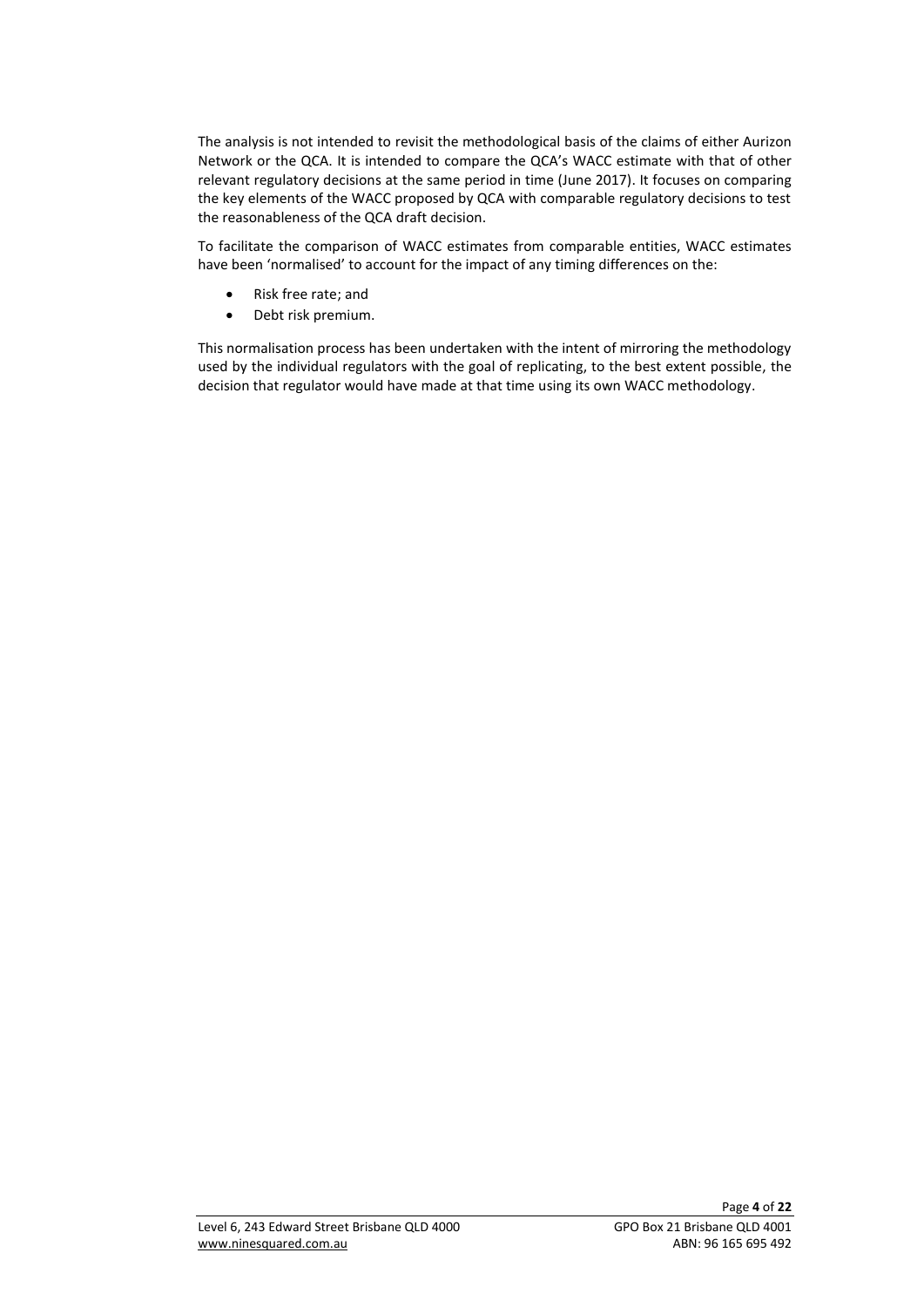# <span id="page-5-0"></span>2. WACC parameter Normalisation

NineSquared's assessment of the WACCs (as estimated by Aurizon Network and the QCA) has been undertaken in four steps.



# <span id="page-5-1"></span>2.1 Choice of comparators

This study is to compare the WACC estimated by the QCA for Aurizon Network with that of other relevant regulatory decisions. A comparator sample has been developed with reference to the QCA's Draft Decision which considered that Aurizon Network and regulated energy and water businesses share common attributes that will result in these firms having similar levels of exposure to systematic risk<sup>2</sup>.

As outlined in the QCA's draft decision, Aurizon Network and regulated energy and water businesses are monopoly service providers, have a 'captured' customer base with resilient demand for the service, and are subject to cost-based regulation for pre-set periods, which largely insulates their cash flows.

Consideration has also been to the type of business operated, noting that, as illustrated in [Figure 1,](#page-6-0) Aurizon Network operates a network business which links the coal producers to the ports and their customers.

Ideally a comparator company will have the following characteristics:

- regulated with a track record of regulated decisions allowing a comparative analysis to be performed
- large Australian regulated network infrastructure entities
- monopoly service providers with a resilient demand for the service
- subject to a regulatory decision within the last two years.

1

 $2$  Queensland Competition Authority, Aurizon Network's 2017 draft access undertaking, December 2017, p88.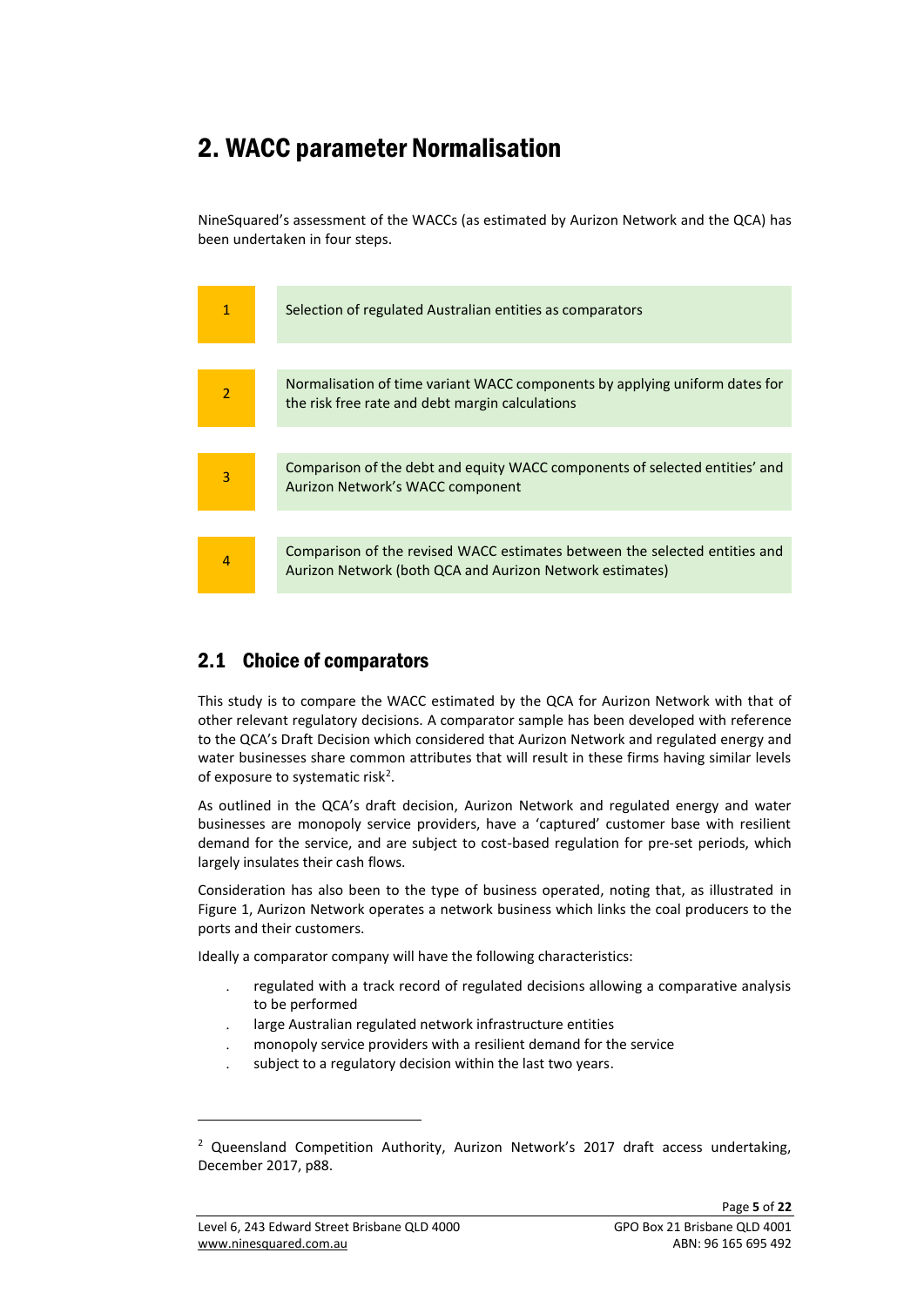### <span id="page-6-0"></span>**Figure 1 Underlying drivers for demand for Aurizon Network and other network industries**



Source: QCA draft decision.

A total of 18 organisations were identified as potential comparators because they met three or more of the criteria identified, these organisations are summarised in [Table 1.](#page-6-1)

### <span id="page-6-1"></span>**Table 1: Potential Comparator Organisations and their Characteristics**

| Organisation                            | Regulator     | <b>Major Assets</b>                  |
|-----------------------------------------|---------------|--------------------------------------|
| <b>Aurizon Network</b>                  | <b>QCA</b>    | Below rail network                   |
| ElectraNet                              | <b>AER</b>    | Electrical distribution/transmission |
| <b>DBCT</b>                             | <b>QCA</b>    | Port                                 |
| <b>DBNG Pipeline</b>                    | <b>ERA</b>    | Gas pipelines                        |
| <b>AusNet Gas Services</b>              | <b>AER</b>    | Gas pipelines                        |
| Powerlink                               | <b>AER</b>    | Electrical distribution/transmission |
| ARTC - Hunter Valley                    | <b>ACCC</b>   | Below rail network                   |
| <b>TransGrid</b>                        | <b>AER</b>    | Electrical distribution/transmission |
| <b>APA VTS Gas</b>                      | <b>AER</b>    | Gas pipeline                         |
| Water NSW - Murray<br>Darling           | <b>IPART</b>  | Water pipelines and storage          |
| <b>SA Water</b>                         | <b>ESCOSA</b> | Water pipelines and storage          |
| <b>Sydney Desalination Plant</b>        | <b>IPART</b>  | Desalination plant                   |
| Water NSW - Coastal<br>Valleys          | <b>IPART</b>  | Water pipelines and storage          |
| Melbourne Water                         | <b>ESC</b>    | Water pipelines and storage          |
| Seqwater                                | <b>QCA</b>    | Water pipelines and storage          |
| Water Corp, Agwest,<br><b>Busselton</b> | <b>ERA</b>    | Water pipelines and storage          |
| ARTC - Interstate Network               | <b>ACCC</b>   | Below rail network                   |
| Arc. Infrastructure                     | <b>ERA</b>    | Below rail network                   |
| Pilbara Railway                         | <b>ERA</b>    | <b>Below rail network</b>            |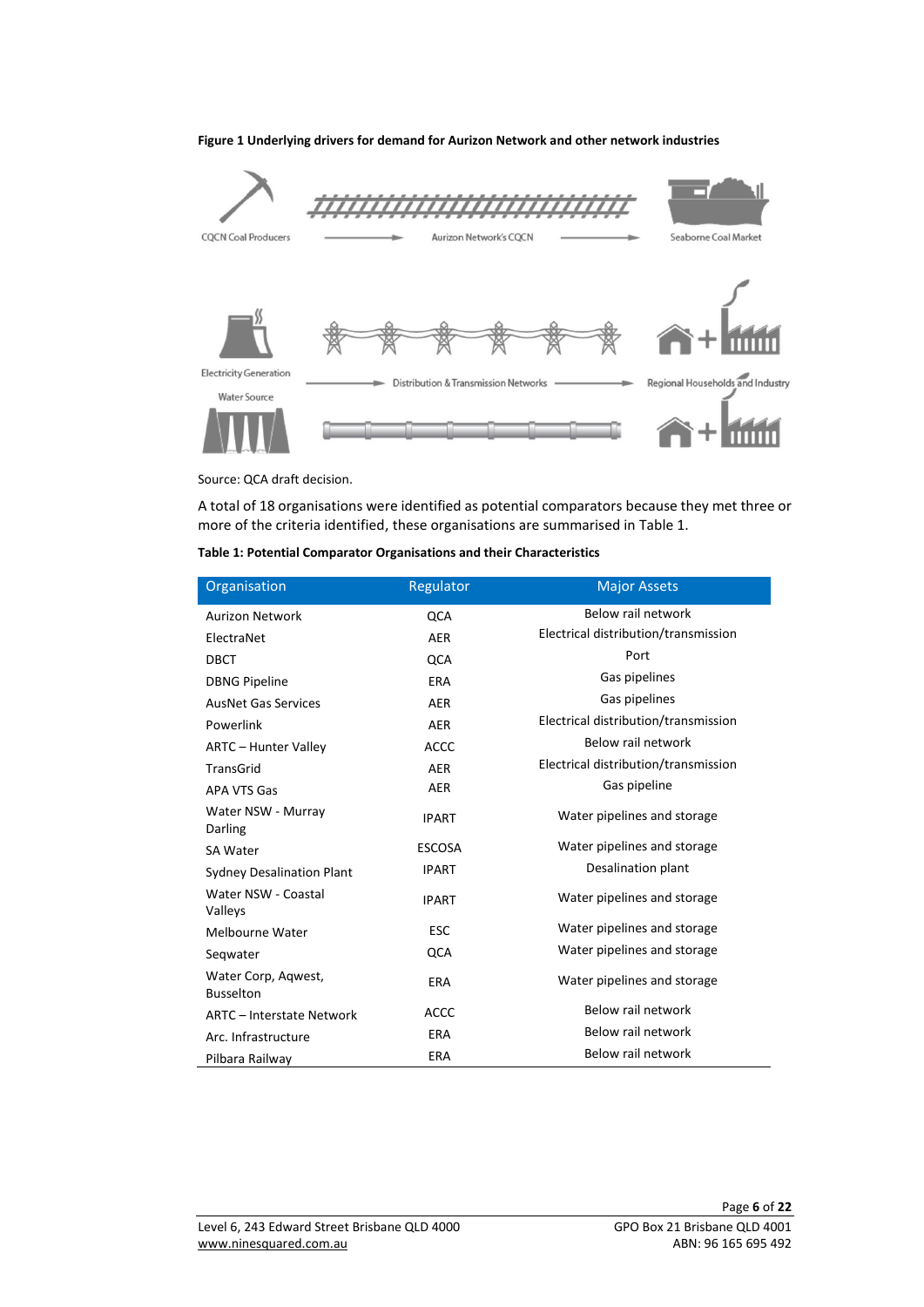ARC infrastructure, Pilbara Railways and the ARTC interstate network have been excluded from the analysis because in the case of ARC and ARTC's interstate network they are subject to significant competition from road and in the case of Pilbara railways they are reliant on a single customer and therefore the demand for their services is not as resilient as the other comparators.

There is also some uncertainty as to the extent to which the seven water organisations meet the network infrastructure criteria. These entities own and operate water supply infrastructure, in addition to network services, to varying extents. Additionally, these entities operate within a government ownership model, Seqwater, for example, has its cost of debt set as part of the government's terms of reference for the price determination. We have not sought to isolate relevant business parts or undertake an in-depth risk assessment (as this was not part of the scope of work) and have included these organisations in the analysis. Based on this high-level analysis 15 organisations were selected for comparison purposes; the organisations and the most recent decisions are listed in [Table 2.](#page-7-0)

| <b>Regulated firm</b>                   | <b>Regulator</b> | <b>Decision</b>          | <b>Decision Date</b> |
|-----------------------------------------|------------------|--------------------------|----------------------|
| <b>Aurizon Network</b>                  | <b>QCA</b>       | UT5 Draft                | $Dec-17$             |
| ElectraNet                              | AER              | 2018-23 Draft            | $Oct-17$             |
| <b>DBCT</b>                             | QCA              | UT3 Final                | <b>Nov-16</b>        |
| <b>DBNG Pipeline</b>                    | <b>ERA</b>       | 2016-20 Final            | $Jun-16$             |
| <b>AusNet Gas Services</b>              | <b>AER</b>       | 2018-22 Final            | <b>Nov-17</b>        |
| Powerlink                               | <b>AER</b>       | 2017-22 Final            | Apr-17               |
| <b>ARTC Hunter Valley</b>               | <b>ACCC</b>      | 2017 AU Draft            | Apr-17               |
| TransGrid                               | <b>AER</b>       | 2018-23 3                | $May-18$             |
| <b>APA VTS Gas</b>                      | <b>AER</b>       | 2018-22 Final            | Nov-17               |
| Water Corp, Agwest,<br><b>Busselton</b> | <b>ERA</b>       | <b>Final Dec</b>         | <b>Nov-17</b>        |
| SEQ Water                               | QCA              | 2018-21 Final            | Mar-18               |
| Water NSW - Murray Darling              | <b>IPART</b>     | <b>Final Dec</b>         | $Jun-17$             |
| <b>SA Water</b>                         | <b>ESCOSA</b>    | 2016 Determination Final | Jun-16               |
| <b>Sydney Desalination Plant</b>        | <b>IPART</b>     | 2017-22 Final            | $Jun-17$             |
| Water NSW - Coastal Valleys             | <b>IPART</b>     | <b>Final Dec</b>         | $Jun-17$             |
| Melbourne Water                         | <b>ESC</b>       | <b>Final Dec</b>         | Jun-16               |

#### <span id="page-7-0"></span>**Table 2: Selected Regulated Entities and Relevant Decision Date**

NineSquared notes that broad assumptions have been used to identify appropriate comparators for this exercise. The identified comparators are not intended to reflect whether these entities are appropriate, or replace the in-depth analysis undertaken by the QCA, for estimating Aurizon Network's beta, and resulting WACC.

1

<sup>&</sup>lt;sup>3</sup> The components on Transgrid's WACC were source from the Transgrid PTRM model dated May 2018.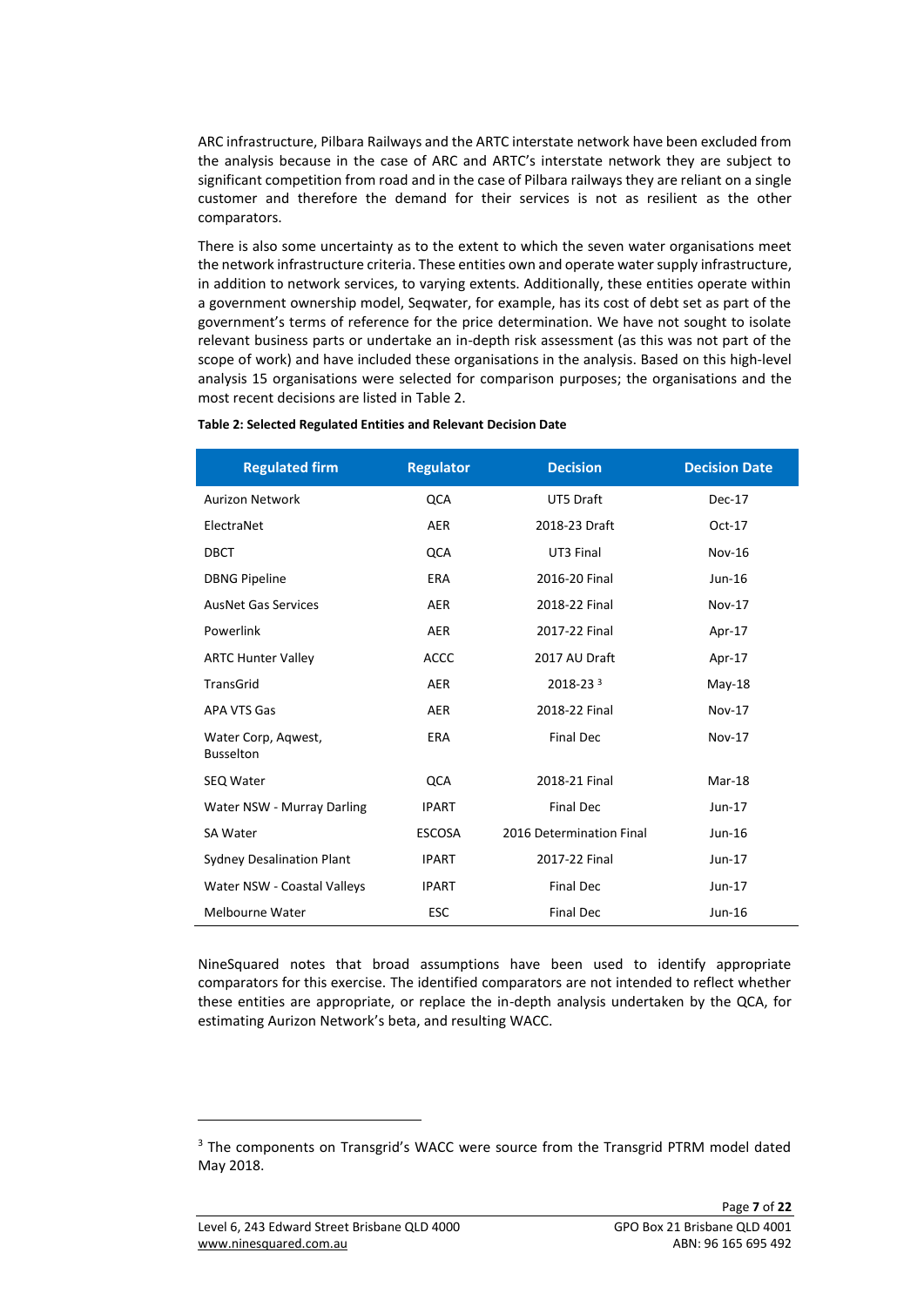### <span id="page-8-0"></span>2.2 WACC Normalisation

Calculating a WACC for an organisation requires a detailed assessment of a number of components including:

- The debt equity ratio;
- The risk profile of the company from a debtor's perspective (debt rating) and associated debt margin;
- Risk profile of the industry within which the company operators (asset beta);
- The risk free rate;
- The proportion of the asset likely to be owned by people who can make use of franking credits (gamma);
- The expected tax rate; and
- The market risk premium (difference between the expected return on a market portfolio and the risk free rate).

These variables are then combined to determine the cost of equity, cost of debt and using a gearing model that can vary by regulator, the WACC.

For the purposes of this assessment, it has been assumed that all of the WACC elements will remain unchanged, including the calculation methodology, except for differences in the risk free rate and debt risk premium (or 'debt margin') to account for variances resulting from the timing of estimation. Changes to these variables flow through to both the cost of equity and cost of debt.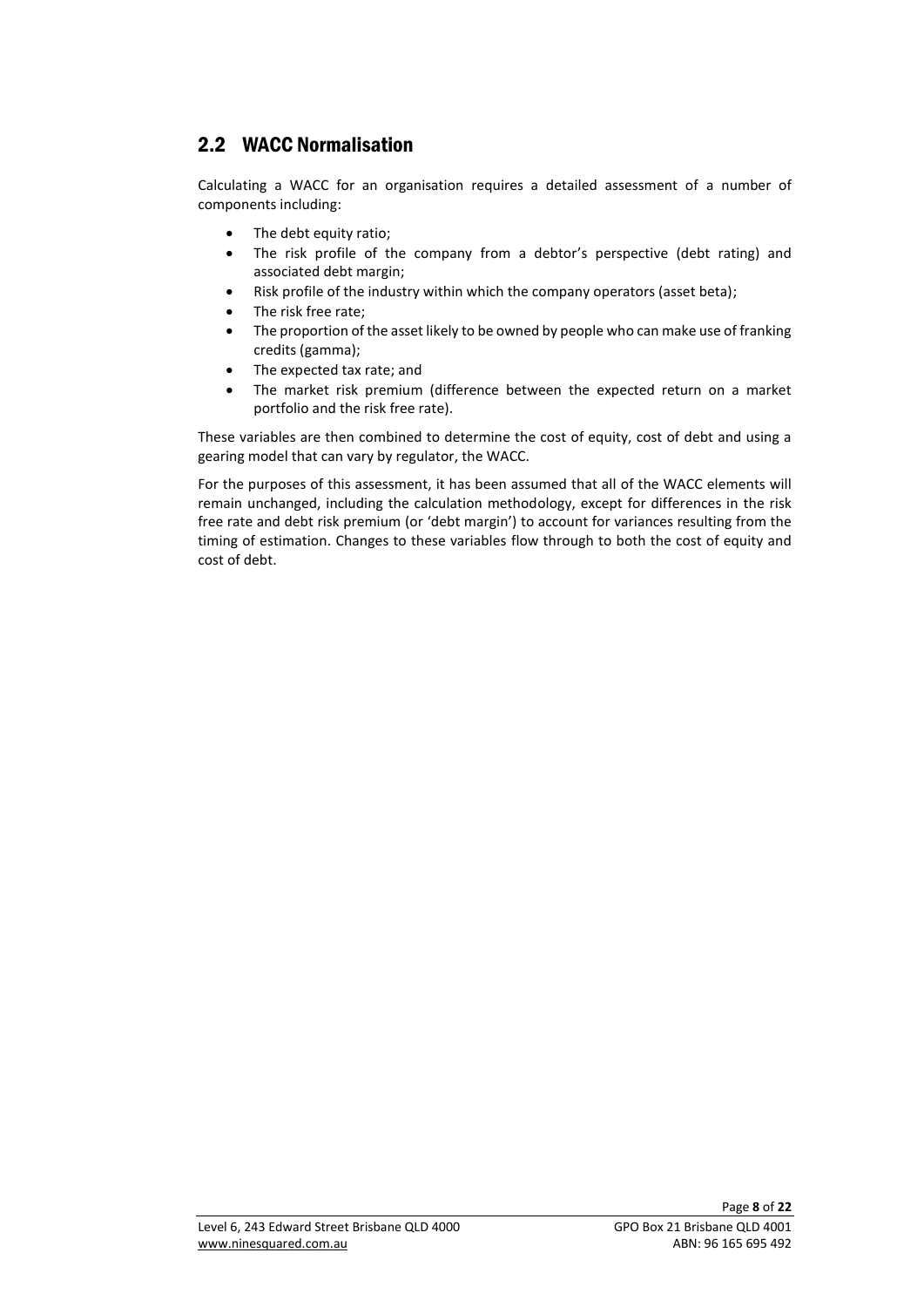### <span id="page-9-0"></span>2.2.1 Normalising the Risk Free Rate

To facilitate the comparison of the risk free rate (RFR) component of the WACC, the RFRs for each of the selected entities were 'normalised' to account for the impact of any timing differences. To achieve this, the analysis replicated the WACC estimation approach used by the relevant regulator when they made their decision assuming they had made their decision to be applicable using a proposed averaging period up to, and including, 30 June 2017. As detailed in the table below, this adjustment reduced the majority of the RFR estimates.

### **Table 3: Normalisation of Risk Free Rates**

| <b>Regulated firm</b>            | <b>Original Risk</b><br><b>Free Rate</b> | <b>Normalised</b><br><b>Risk Free Rate</b> | <b>Difference</b> |
|----------------------------------|------------------------------------------|--------------------------------------------|-------------------|
| <b>Aurizon Network</b>           | 1.90%                                    | 1.90%                                      | N/A               |
| ElectraNet                       | 2.68%                                    | 2.44%                                      | $-0.24%$          |
| <b>DBCT</b>                      | 1.82%                                    | 2.00%                                      | 0.18%             |
| <b>DBNG Pipeline</b>             | 1.80%                                    | 1.97%                                      | 0.17%             |
| <b>AusNet Gas Services</b>       | 2.73%                                    | 2.44%                                      | $-0.29%$          |
| Powerlink                        | 2.85%                                    | 2.44%                                      | $-0.41%$          |
| <b>ARTC- Hunter Valley</b>       | 2.12%                                    | 2.44%                                      | 0.32%             |
| TransGrid                        | 2.85%                                    | 2.44%                                      | $-0.41%$          |
| <b>APA VTS Gas</b>               | 2.73%                                    | 2.44%                                      | $-0.29%$          |
| Water Corp, Aqwest, Busselton    | 2.25%                                    | 2.05%                                      | $-0.20%$          |
| SEQ Water                        | 2.14%                                    | 1.78%                                      | $-0.37%$          |
| Water NSW - Murray Darling       | 2.60%                                    | 2.51%                                      | $-0.09%$          |
| <b>SA Water</b>                  | 2.53%                                    | 2.44%                                      | $-0.09%$          |
| <b>Sydney Desalination Plant</b> | 3.40%                                    | 3.35%                                      | $-0.05%$          |
| WaterNSW - Coastal Valleys       | 3.40%                                    | 3.35%                                      | $-0.05%$          |
| Melbourne Water                  | 2.92%                                    | 2.98%                                      | 0.07%             |
| AN response to DD                | 2.76%                                    | 2.76%                                      | N/A               |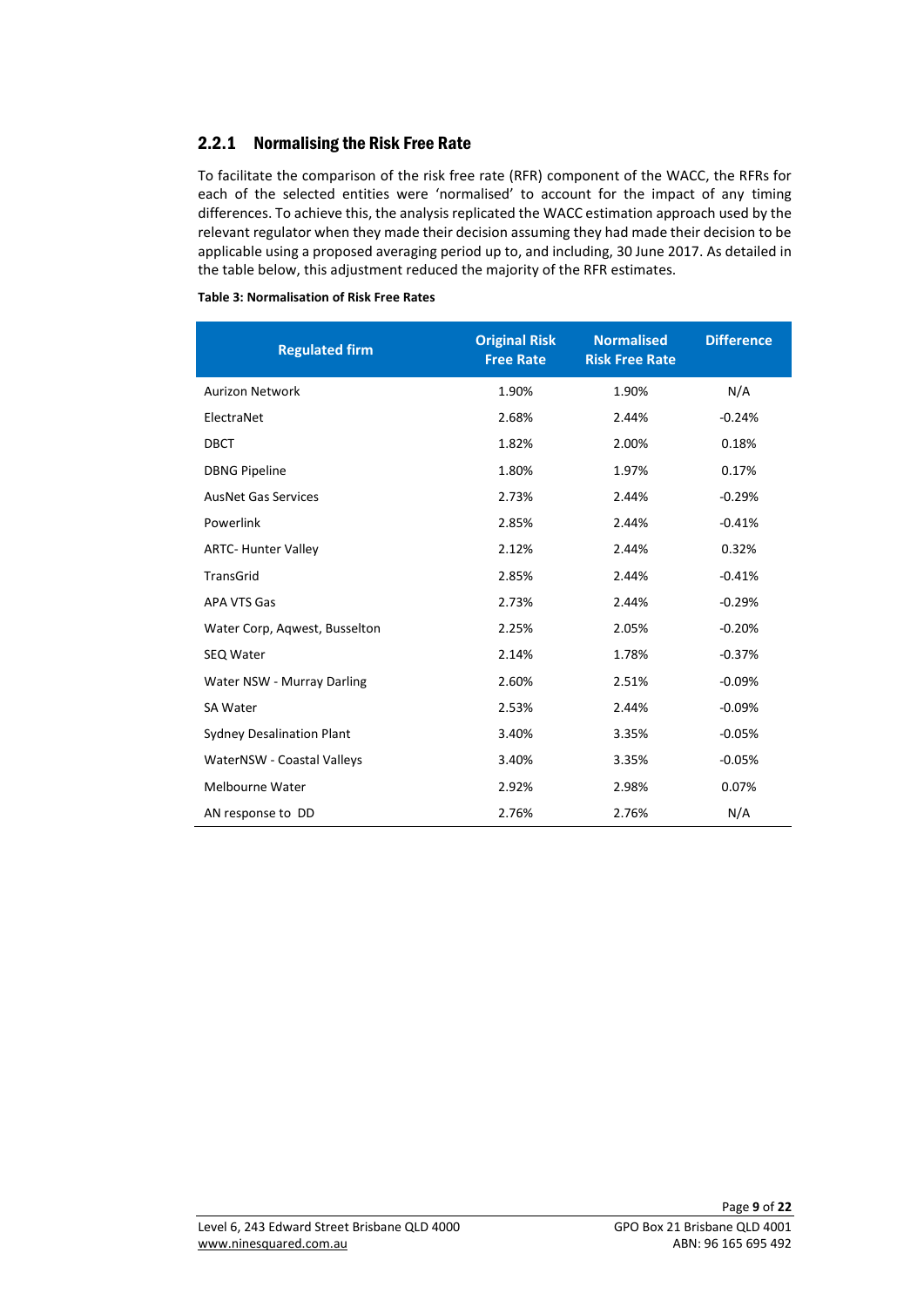### <span id="page-10-0"></span>2.2.2 Normalising the Debt Margin

As was the case for the RFR adjustments described earlier, the debt margins from each of the original regulatory decisions were 'normalised' to account for the impact of any timing differences by assuming the regulator was making a decision using a proposed averaging period up to, and including, 30 June 2017.

In addition to the debt risk premium normalisation detailed above, an adjustment to the debt margin (and WACC) was also made to take into account the allowance provided for debt raising costs in the cashflows of the entities regulated by AER. To calculate this adjustment, debt issuing costs included in the opex allowance were converted into a debt raising cost by dividing them by the debt on issue. The calculated percentage was then added to the cost of debt estimate for these entities.

The results are shown in [Table 4.](#page-10-1)

### <span id="page-10-1"></span>**Table 4: Normalisation of Debt Margins**

| <b>Regulated firm</b>            | <b>Original Debt</b><br><b>Margin</b> | <b>Normalised</b><br><b>Debt Margin</b> | <b>Difference</b> |
|----------------------------------|---------------------------------------|-----------------------------------------|-------------------|
| Aurizon Network - Draft Decision | 2.23%                                 | 2.23%                                   |                   |
| ElectraNet                       | 2.11%                                 | 2.22%                                   | 0.11%             |
| <b>DBCT</b>                      | 2.89%                                 | 2.42%                                   | $-0.47%$          |
| <b>DBNG Pipeline</b>             | 2.96%                                 | 3.01%                                   | 0.05%             |
| <b>AusNet Gas Services</b>       | 2.39%                                 | 2.29%                                   | $-0.10%$          |
| Powerlink                        | 2.24%                                 | 2.29%                                   | 0.05%             |
| <b>ARTC</b>                      | 2.85%                                 | 2.23%                                   | $-0.61%$          |
| TransGrid                        | 3.20%                                 | N/A                                     | N/A               |
| <b>APA VTS Gas</b>               | 2.00%                                 | 2.22%                                   | 0.22%             |
| Water Corp, Agwest, Busselton    | 3.00%                                 | 3.02%                                   | 0.01%             |
| SEQ Water                        | 3.41%                                 | N/A                                     | N/A               |
| Water NSW - Murray Darling       | 2.20%                                 | 2.03%                                   | $-0.17%$          |
| <b>SA Water</b>                  | 4.82%                                 | 4.56%                                   | $-0.26%$          |
| <b>Sydney Desalination Plant</b> | 2.73%                                 | 2.63%                                   | $-0.10%$          |
| WaterNSW - Coastal Valleys       | 2.73%                                 | 2.63%                                   | $-0.10%$          |
| Melbourne Water                  | 3.58%                                 | 3.41%                                   | $-0.17%$          |
| AN response to Draft Decision    | 1.84%                                 | 1.84%                                   |                   |

Having determined the comparator entities and normalised the time variable components of their WACCs in the first two steps, the subsequent three stages of the analysis compare both the Aurizon Network proposal and the QCA draft decision with selected entities. These are discussed in the remainder of this report.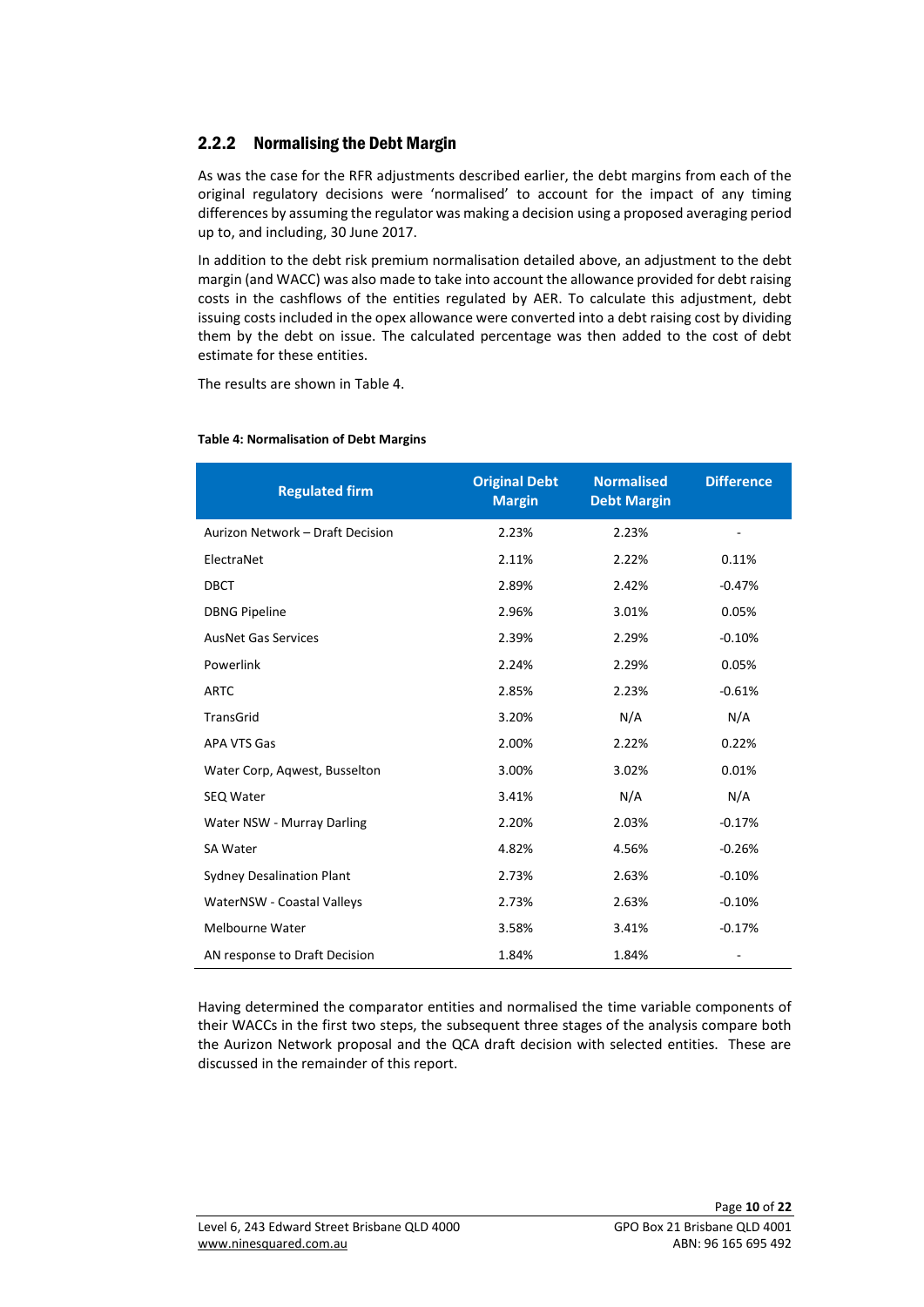# <span id="page-11-0"></span>3. Results

### <span id="page-11-1"></span>3.1 Normalising the Cost of Debt

The normalisation of both the RFR and the debt margin allows the recalculation of each of the comparator entities' cost of debt to allow a more accurate comparison with the cost of debt calculated by the QCA for Aurizon Network.

The normalised cost of debt for each of the entities is outlined in [Table 5.](#page-11-2) The difference between the original and normalised cost of debt varies from 0.24% to -0.39%, despite all the original decision being made over a period of only 18 months between May 2016 and February 2018.

| <b>Regulated firm</b>            | <b>Original Cost of</b><br><b>Debt</b> | <b>Normalised</b><br><b>Cost of Debt</b> | <b>Difference</b> |
|----------------------------------|----------------------------------------|------------------------------------------|-------------------|
| Aurizon Network - Draft Decision | 4.13%                                  | 4.13%                                    |                   |
| ElectraNet                       | 4.79%                                  | 4.66%                                    | $-0.13%$          |
| <b>DBCT</b>                      | 4.72%                                  | 4.42%                                    | $-0.29%$          |
| <b>DBNG Pipeline</b>             | 5.06%                                  | 5.29%                                    | 0.24%             |
| <b>AusNet Gas Services</b>       | 5.12%                                  | 4.73%                                    | $-0.39%$          |
| Powerlink                        | 5.09%                                  | 4.73%                                    | $-0.36%$          |
| ARTC - Hunter Valley             | 4.96%                                  | 4.67%                                    | $-0.30%$          |
| TransGrid                        | 6.05%                                  | N/A                                      | N/A               |
| <b>APA VTS Gas</b>               | 4.73%                                  | 4.66%                                    | $-0.07%$          |
| Water Corp, Agwest, Busselton    | 5.50%                                  | 5.38%                                    | $-0.12%$          |
| SEQ Water <sup>1</sup>           | 5.55%                                  | N/A                                      | N/A               |
| Water NSW - Murray Darling       | 4.70%                                  | 4.43%                                    | $-0.27%$          |
| <b>SA Water</b>                  | 7.35%                                  | 7.00%                                    | $-0.35%$          |
| <b>Sydney Desalination Plant</b> | 6.13%                                  | 5.98%                                    | $-0.15%$          |
| Water NSW - Coastal Valleys      | 6.13%                                  | 5.98%                                    | $-0.15%$          |
| Melbourne Water                  | 6.49%                                  | 6.39%                                    | $-0.10%$          |
| AN response to Draft Decision    | 4.60%                                  | 4.60%                                    |                   |

### <span id="page-11-2"></span>**Table 5: Normalisation of Cost of Debt**

<sup>1</sup>Seqwater's cost of debt does not vary because the cost of debt was set outside of the regulatory process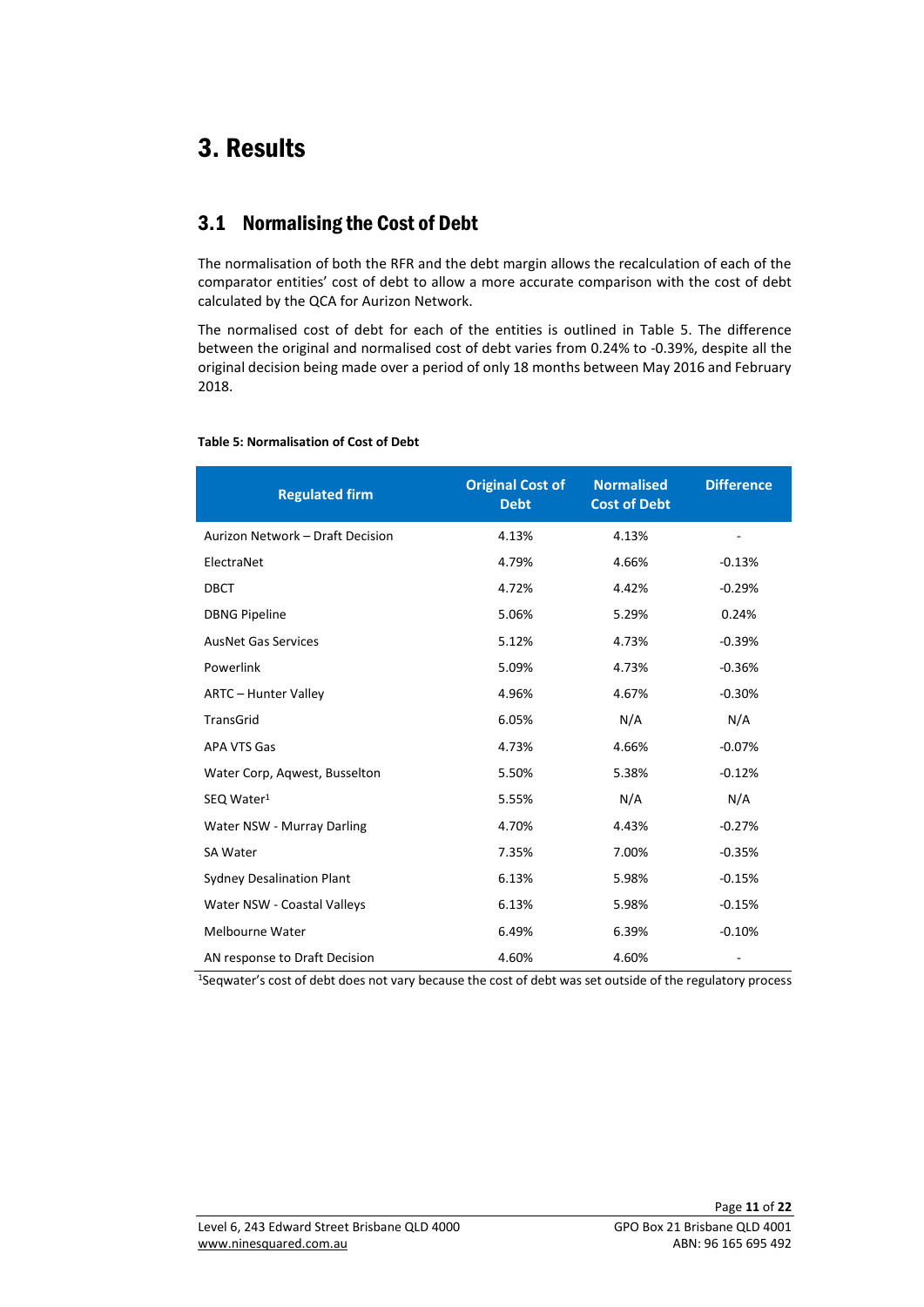#### <span id="page-12-0"></span>**Figure 2 Comparison of Normalised Cost of Debt Estimates**



As illustrated in [Figure 2,](#page-12-0) the QCA Draft Decision is at the lower end of the comparator set. However, this comparison is distorted to some extent by the inclusion of debt estimates from entities which use long-term trailing averages to estimate the cost of debt in contrast to the point in time estimates used by other regulators. A long-term trailing average is designed to provide the regulated entity with a relatively smooth cost of debt across business cycles. It will produce a higher estimate when the current cost of debt is lower than the long-term average and a lower value when current the cost of debt is higher than the average. As illustrated in the figure below BBB bond rates, a proxy used for the cost of debt, are currently at a 10 year low and as result cost of debt estimates which are based on a long term trailing average debt estimates will be higher than those using a current market estimate.

#### **Figure 3 Non-financial corporate BBB-rated bonds – Yield – 7 year target tenor, 10 year to March 2018**



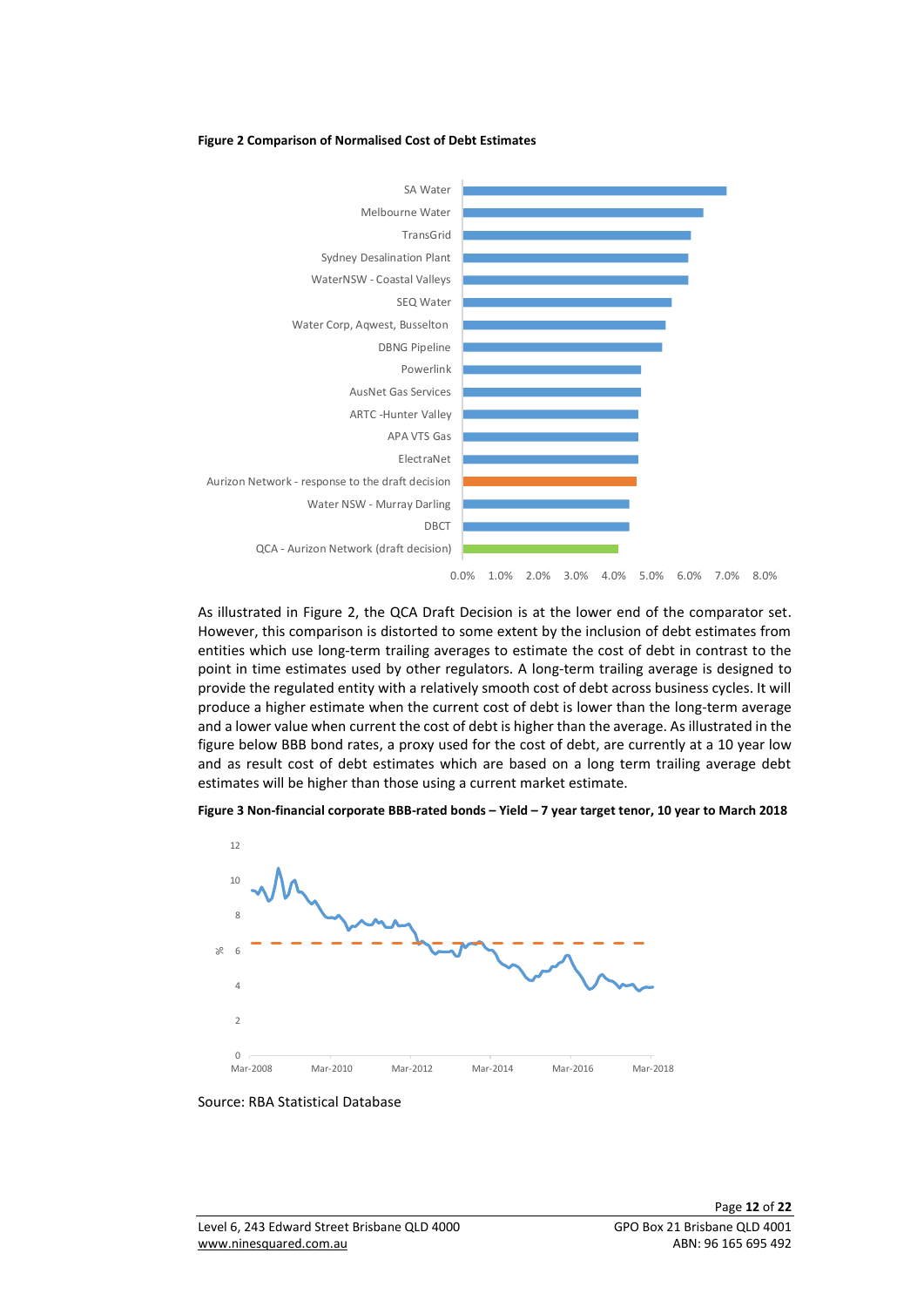The entities which use the long-term average in their debt calculations are:

- SA Water
- Melbourne Water
- Water Corp, Aqwest, Busselton
- Sydney Desalination Plant
- Water NSW Coastal Valleys
- DBNG Pipeline

It is also noted that the entities regulated by the AER are also moving towards a long term trailing average approach to the calculation of the cost of debt. The AER is, however introducing this change incrementally. The AER incorporates transitional arrangements in moving to a trailing average approach, which have been adopted for the purposes of this normalisation exercise.

Relevantly for this normalisation exercise, TransGrid's cost of debt estimate incorporates historical trailing averages, weighted 60% to the 2014–15 observations and 10% to each year thereafter. Since the most recent 2018/19 observation is only weighted 10% and information on this observation is not publicly available this estimate has not been normalised.

[Figure 4](#page-13-0) presents a comparison between Aurizon debt estimates and a comparator set which excludes those entities which have cost of debt estimates derived using long term averages. This comparator set also excludes Seqwater on the basis that its cost of debt was not set by the regulator but by the government as part of the terms of reference for the price determination. TransGrid is included for completeness.



### <span id="page-13-0"></span>**Figure 4 Normalised Cost of Debt (excluding Seqwater's estimate and estimates based on long term averages)**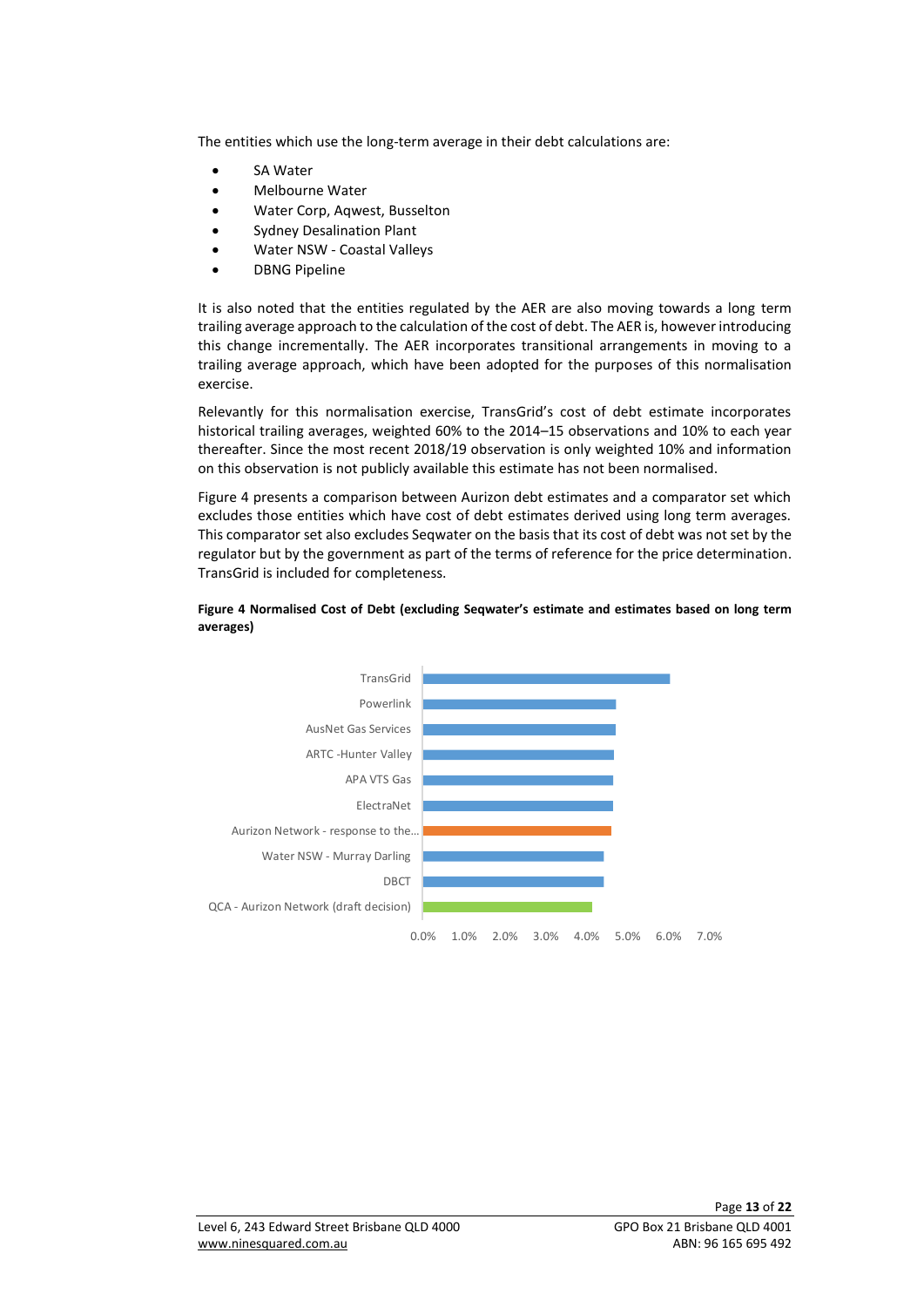## <span id="page-14-0"></span>3.2 Normalising the Cost of Equity

The normalised cost of equity for each of the entities is also outlined in [Table 6.](#page-14-1) On average the normalised estimates are around -0.11% less than the original estimates.

<span id="page-14-1"></span>**Table 6: Normalisation of Cost of Equity**

| <b>Regulated firm</b>            | <b>Original Cost of</b><br><b>Equity</b> | <b>Normalised</b><br><b>Cost of Equity</b> | <b>Difference</b> |
|----------------------------------|------------------------------------------|--------------------------------------------|-------------------|
| Aurizon Network - Draft Decision | 6.99%                                    | 6.99%                                      | Na                |
| ElectraNet                       | 7.23%                                    | 6.99%                                      | $-0.24%$          |
| <b>DBCT</b>                      | 7.48%                                    | 7.66%                                      | 0.18%             |
| <b>DBNG Pipeline</b>             | 6.98%                                    | 7.15%                                      | 0.17%             |
| <b>AusNet Gas Services</b>       | 7.28%                                    | 6.99%                                      | $-0.29%$          |
| Powerlink                        | 7.40%                                    | 6.99%                                      | $-0.41%$          |
| ARTC - Hunter Valley             | 7.78%                                    | 8.10%                                      | 0.32%             |
| TransGrid                        | 7.40%                                    | 6.99%                                      | $-0.41%$          |
| <b>APA VTS Gas</b>               | 7.28%                                    | 6.99%                                      | $-0.29%$          |
| Water Corp, Agwest, Busselton    | 7.08%                                    | 6.88%                                      | $-0.20%$          |
| SEQ Water                        | 7.50%                                    | 7.14%                                      | $-0.37%$          |
| Water NSW - Murray Darling       | 6.80%                                    | 6.71%                                      | $-0.09%$          |
| <b>SA Water</b>                  | 6.73%                                    | 6.64%                                      | $-0.09%$          |
| <b>Sydney Desalination Plant</b> | 8.83%                                    | 8.78%                                      | $-0.05%$          |
| Water NSW - Coastal Valleys      | 8.83%                                    | 8.78%                                      | $-0.05%$          |
| <b>Melbourne Water</b>           | 6.81%                                    | 6.88%                                      | 0.07%             |
| AN response to Draft Decision    | 10.01%                                   | 10.01%                                     | Na                |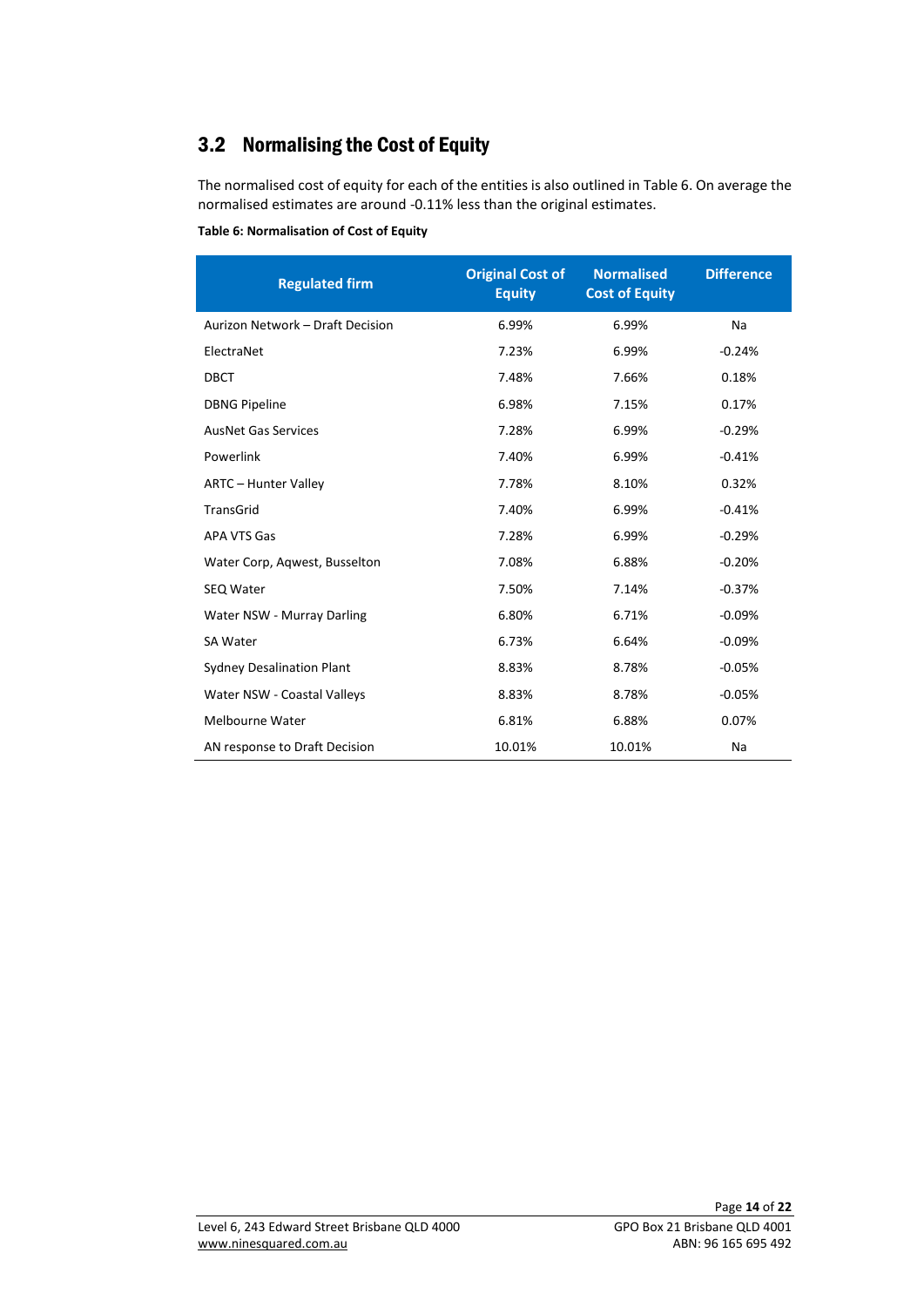As illustrated in [Figure 5,](#page-15-0) the cost equity component of QCA's Draft Decision WACC estimates is consistent with the majority of the comparators.



<span id="page-15-0"></span>**Figure 5 Comparison of Normalised Cost of Equity Estimates**

It is noted that different benchmark gearing levels for the regulated entities could also be considered as part of a normalisation exercise particularly when making cost of equity comparisons. The level of gearing has implications when estimating the re-levered equity beta [\(Figure 6\)](#page-15-1), as well as the relative weighting of the cost of debt and equity. A comparison which used a common debt equity ratio across all comparator organisations would perhaps provide a more accurate comparison but given the uncertainty over how regulators would adjust their beta estimates for a change in gearing this element of the normalisation process has been excluded from the analysis.

<span id="page-15-1"></span>

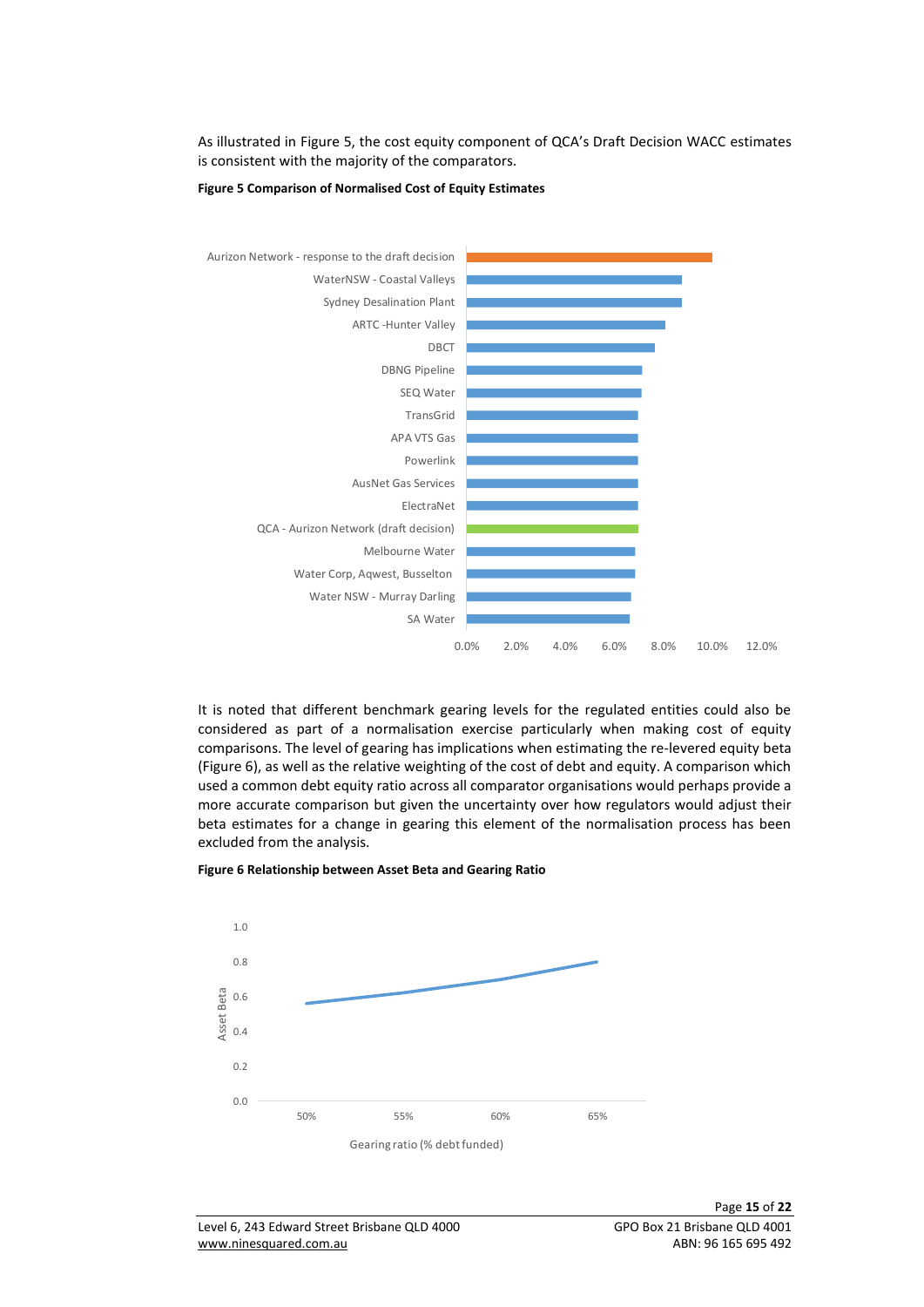# <span id="page-16-0"></span>3.3 Normalising the WACC

The normalised WACCs for each of the entities are listed in [Table 7.](#page-16-1) The normalised WACC estimates are on average -0.14% lower than the original estimates.

<span id="page-16-1"></span>**Table 7: Normalisation of WACCs**

| <b>Regulated firm</b>            | <b>Original WACC</b> | <b>Normalised</b><br><b>WACC</b> | <b>Difference</b> |
|----------------------------------|----------------------|----------------------------------|-------------------|
| Aurizon Network - Draft Decision | 5.41%                | 5.41%                            | Na                |
| ElectraNet                       | 5.77%                | 5.59%                            | $-0.18%$          |
| <b>DBCT</b>                      | 5.82%                | 5.72%                            | $-0.10%$          |
| <b>DBNG Pipeline</b>             | 5.83%                | 6.03%                            | 0.21%             |
| <b>AusNet Gas Services</b>       | 5.99%                | 5.63%                            | $-0.35%$          |
| Powerlink                        | 6.02%                | 5.63%                            | $-0.38%$          |
| ARTC - Hunter Valley             | 6.30%                | 6.30%                            | 0.00%             |
| TransGrid                        | 6.59%                | 6.43%                            | $-0.16%$          |
| <b>APA VTS Gas</b>               | 5.75%                | 5.59%                            | $-0.16%$          |
| Water Corp, Agwest, Busselton    | 6.21%                | 6.05%                            | $-0.16%$          |
| SEQ Water                        | 6.33%                | 6.18%                            | $-0.15%$          |
| Water NSW - Murray Darling       | 5.54%                | 5.34%                            | $-0.20%$          |
| <b>SA Water</b>                  | 7.10%                | 6.85%                            | $-0.25%$          |
| <b>Sydney Desalination Plant</b> | 7.21%                | 7.10%                            | $-0.11%$          |
| Water NSW - Coastal Valleys      | 7.21%                | 7.10%                            | $-0.11%$          |
| <b>Melbourne Water</b>           | 6.62%                | 6.59%                            | $-0.03%$          |
| AN response to Draft Decision    | 7.03%                | 7.03%                            | Na                |

[Figure 7](#page-17-0) highlights the difference in the Aurizon Network's proposed WACC (responding to the QCA draft decision) relative to the selection of Australian regulated infrastructure businesses.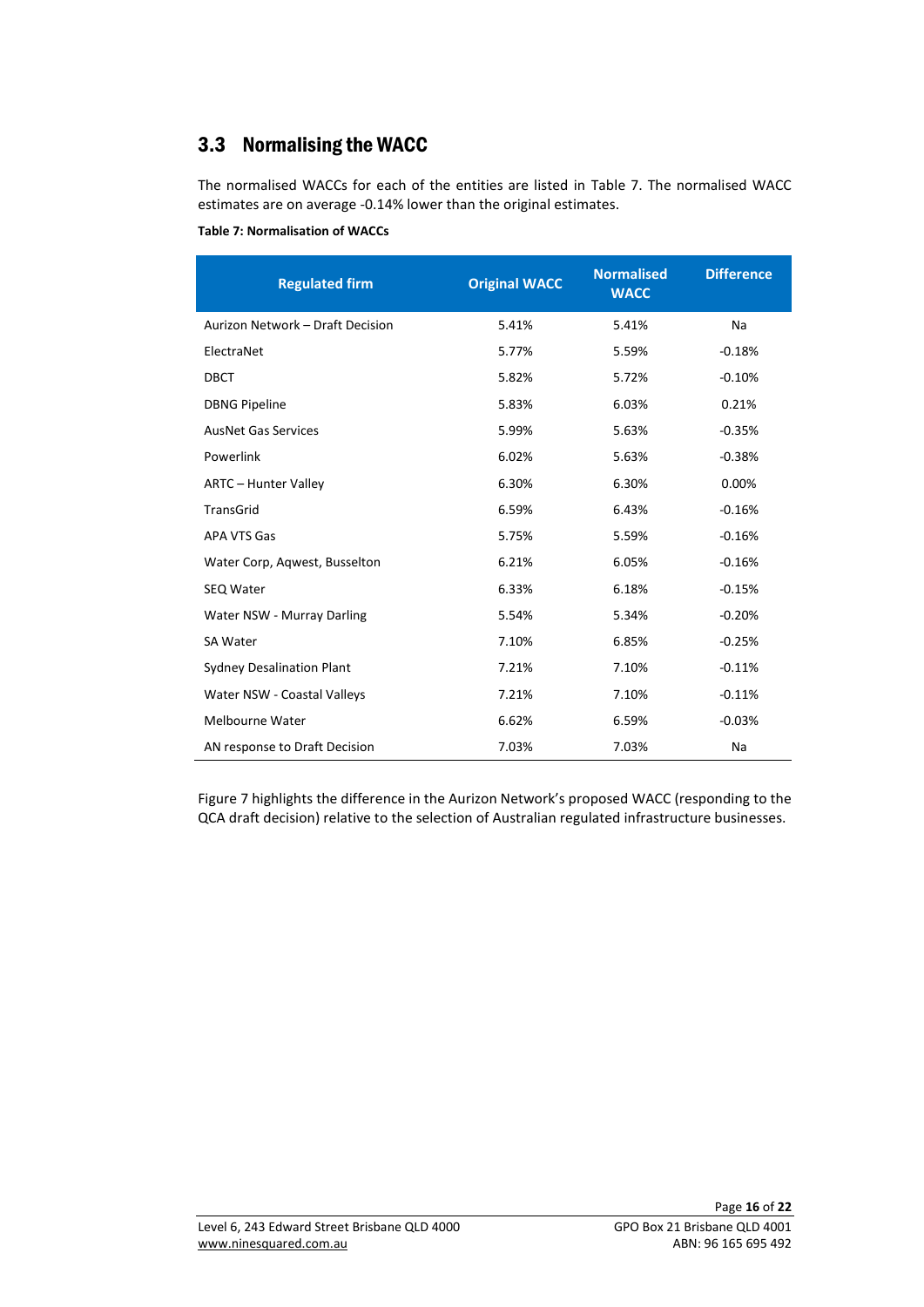#### <span id="page-17-0"></span>**Figure 7: Normalised WACC Estimates**



This chart shows how, after the normalisation adjustment, the QCA estimated WACC is at the low end of the comparator group, while the WACC proposed by Aurizon in their response to the draft decision is at the high end. The QCA estimate is, however, more similar to the majority of comparators when those organisations which use a long-term average in their debt and risk free rate calculations are excluded (Figure 7).

#### **Figure 8: Normalised WACCs, Seqwater and long-term average debt and RFR estimates Excluded**

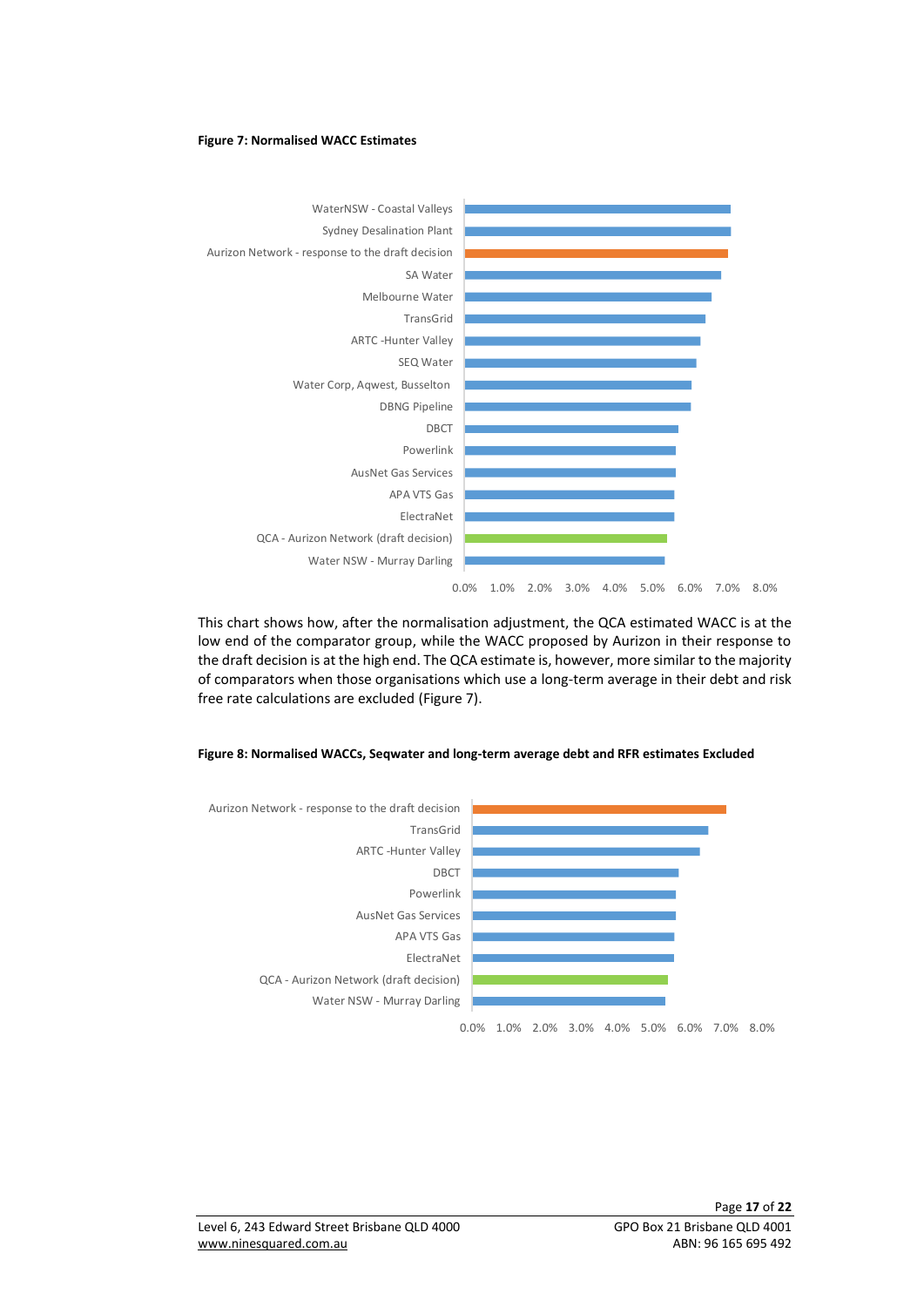### <span id="page-18-0"></span>3.4 Contribution of Debt and Equity to WACC Differences

Having undertaken the normalising of debt cost impacts to the various entities' WACCs, it is possible to more accurately dissect the cost of debt and cost of equity return contributions to the difference between the Aurizon WACC estimates and the average WACC for the selected comparator entities.

[Figure 9](#page-18-1) compares the normalised cost of debt and cost of equity with the comparator set which excludes Seqwater*<sup>4</sup>* and those entities where a regulator bases the cost of debt on long term averages. It highlights that the cost of equity calculated in the QCA's draft decision is comparable to the cost of equity derived for the majority of the comparable entities. In contrast, the cost of equity calculated by Aurizon Network in its response to the draft decision is materially higher.



### <span id="page-18-1"></span>**Figure 9: Cost of Debt and Cost of Equity (Normalised), long-term average debt and RFR estimates Excluded**

<sup>4</sup> This sample also excludes Seqwater on the basis that its cost of debt was set outside the regulatory process.

1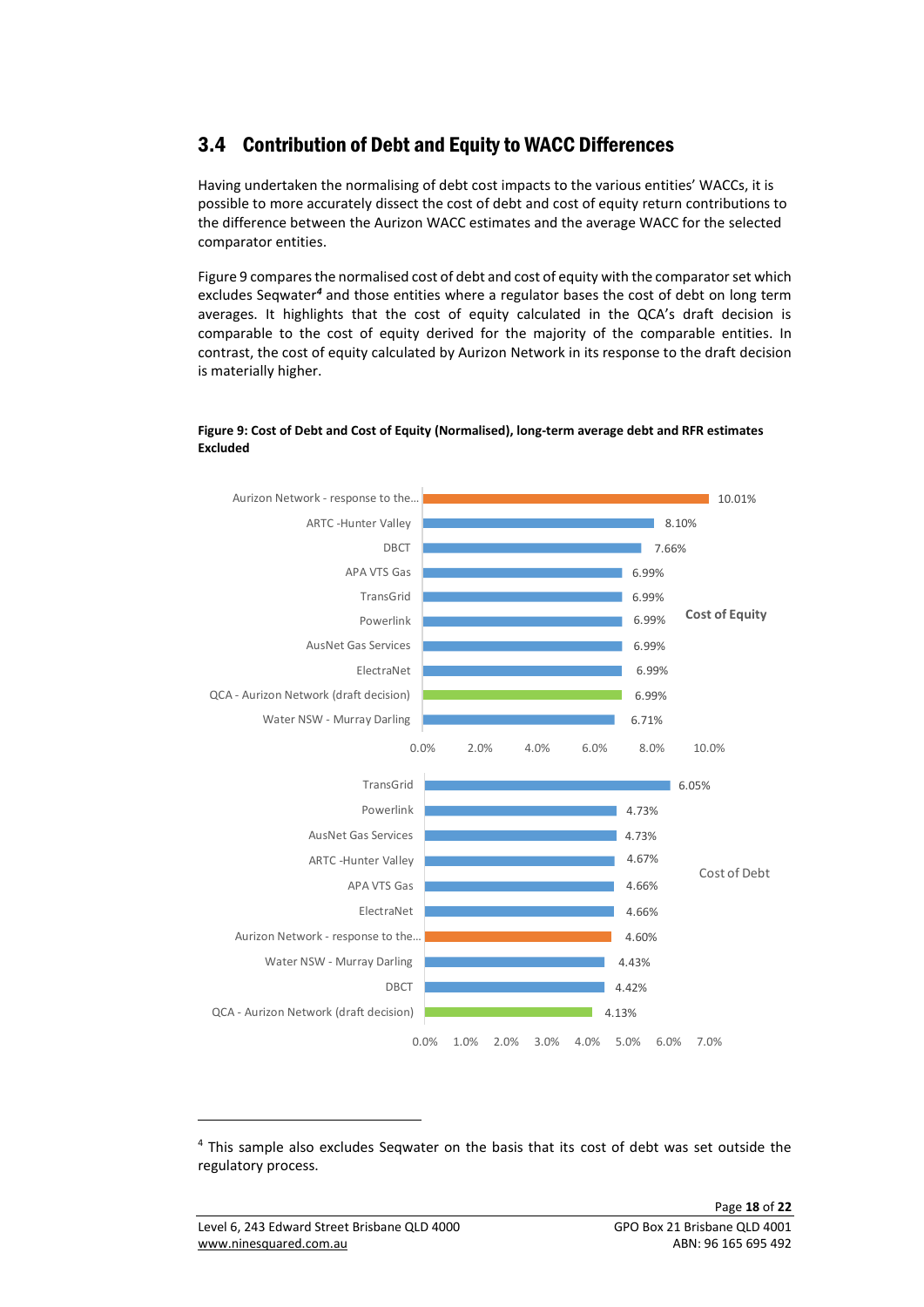# <span id="page-19-0"></span>4. Findings

This study has compared the results of 15 regulatory decisions of regulated entities within Australia that are broadly comparable with Aurizon network and have had recent regulatory WACC determinations. The time variant components of these WACCs have been re-estimated to facilitate a more accurate comparison with the QCA WACC estimate for Aurizon Network published in their draft decision in December 2017. This WACC normalisation process resulted in the comparator sample's

- average risk free rate reducing by 0.12% from 2.59% to 2.47%
- average debt margin reducing by 0.07% from 2.93 to 2.86%
- average cost of debt reducing by 0.16% from 5.49% to 5.33%
- average cost of equity reducing by 0.12% from 7.43% to 7.31%
- average WACC reducing by 0.14% from 6.28% to 6.14%

Comparing the normalised WACC components with the WACC components estimated by QCA in its draft decision indicated that the cost of equity component estimated by the QCA was similar to the majority of comparators but the cost of debt is the lowest of the sample.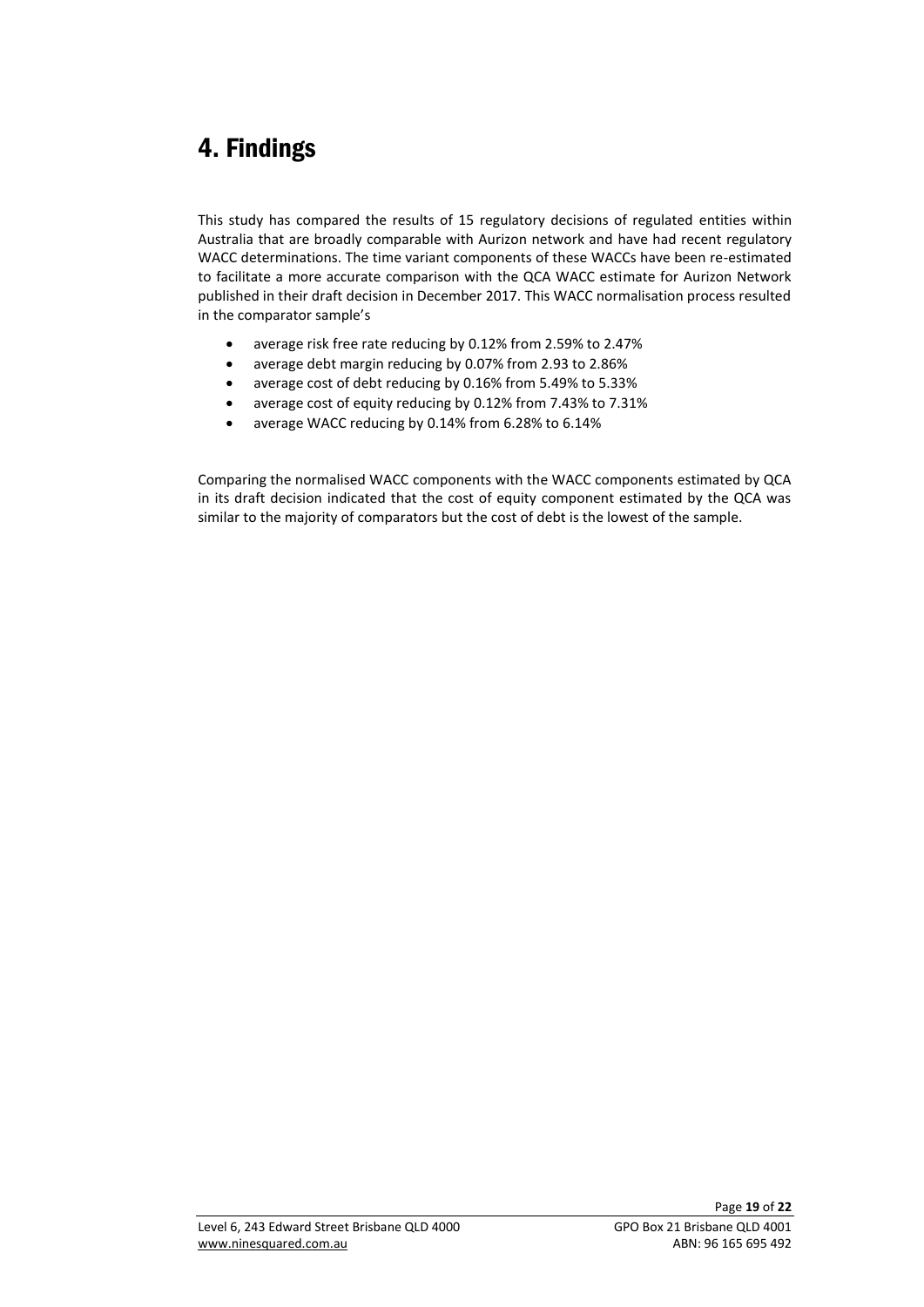# <span id="page-20-0"></span>5. Bibliography

- ACCC. (2011). *Pricing Principles for price approvals and determinations under the Water Charge (Infrastructure) Rules 2010.*
- ACCC. (2017). *Australian Rail Track Corporation's 2017 Hunter Valley Access Undertaking, Draft Decision, 20 April.*
- AER. (2017). *APA VTS Gas Access Arrangement 2018 to 2022, Final Decision, Attachment 3: Rate of Return, November.*
- AER. (2017). *AusNet Services Gas Access Arrangement 2018 to 2022 - Draft Decision, Attachment 3: Rate of Return, July.*
- AER. (2017). *AusNet Services Gas Access Arrangement 2018 to 2022 - Draft Decision, Attachment 4: Value of Imputation Credits, July.*
- AER. (2017). *AusNet Services Gas Access Arrangement 2018 to 2022 - Final Decision, Overview, November.*
- AER. (2017). *ElectraNet transmission determination 2018 to 2023, draft decision, attachment 3: rate of return, October.*
- AER. (2017). *ElectraNet transmission determination 2018 to 2023, draft decision, attachment 4: value of imputation credits: October.*
- AER. (2017). *Powerlink Transmission Determination 2017-2022, Final Decision, Attachment 3: Rate of Return, April.*
- AER (2018) TransGrid Final Decision Post Tax Revenue Model May 2018.
- Aurizon. (2016). *2017 Draft Access Undertaking.*
- Aurizon. (2018). *2017 Draft Access Undertaking Response to the Queensland Competition Authority's Draft Decision.*
- ERA. (2013). *Appendices to the Explanatory Statement for the Rate of Return Guidelines: Meeting the Requirements of the National Gas Rules.*
- ERA. (2016). *Final Decision on Proposed Revisions to the Access Arrangement for the Dampier to Bunbury Natural Gas Pipeline 2016-2020, 30 June.*
- ERA. (2016). *Final Decision on Proposed Revisions to the Access Arrangement for the Dampier to Bunbury Natural Gas Pipeline 2016-2020, App. 4 Rate of Return, 30 June.*
- ERA. (2016). *Final Decision on Proposed Revisions to the Access Arrangement for the Dampier to Bunbury Natural Gas Pipeline 2016-2020, App. 5 Gamma, 30 June.*
- ERA. (2017). *2017 Weighted Average Cost of Capital for the Freight and Urban Rail Networks and for Pilbara Railways.*
- ERA. (2017). *Determination on the 2017 Weighted Average Cost of Capital for the Freight and Urban Railway Networks, and for Pilbara Railways, 6 October.*
- ERA. (2017). *The Efficient Costs and Tariffs of the Water Corporation, Aqwest and Busselton Water, Final Report, 10 November.*
- ESC. (2016). *Melbourne Water Price Review 2016 - Draft Decision, March.*
- ESC. (2016). *Melbourne Water Price Review 2016 - Final Decision, June.*
- ESCOSA. (2015). *SA Water Regulatory Rate of Return 2016-2020, Final Report to the Treasurer, March.*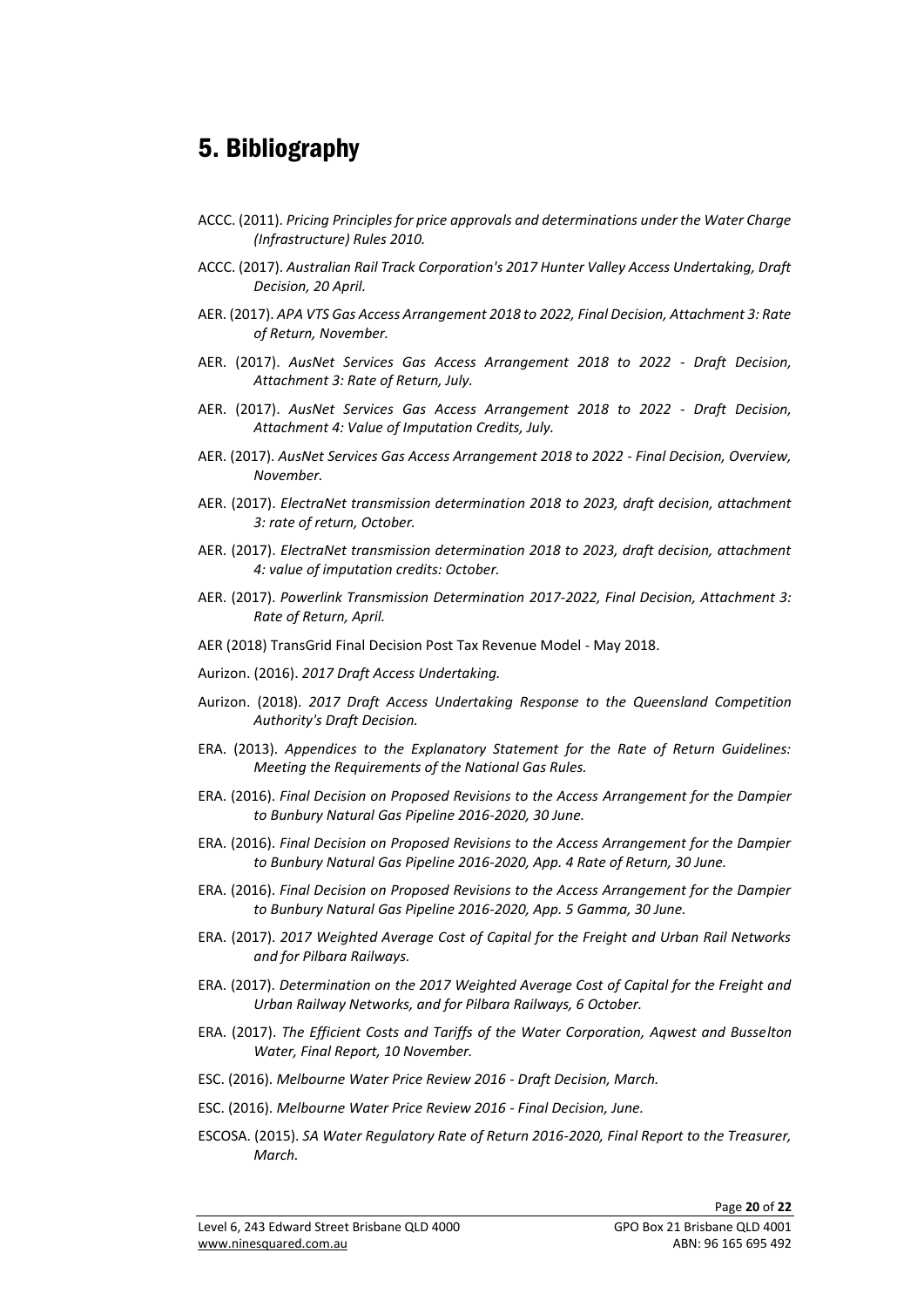- ESCOSA. (2016). *SA Water Regulatory Determination 2016, Final Determination, June.*
- Frontier Economics. (2018). *2018 Response to the UT5 draft decision on the term of the riskfree rate.*
- Incenta Economics. (2017). *Aurizon Network's WACC for the 2017 DAU.*
- Incenta Economics. (2017). *Aurizon Network's WACC for the 2017 DAU, Report for the QCA, December.*
- IPART. (2017). *Sydney Desalination Plant.*
- IPART. (2017). *Water NSW: Review of prices for rural bulk water services from 1 July 2017 to 30 June 2021.*
- IPART. (2017). *Water NSW: Review of prices for rural bulk water services from 1 July 2017 to 30 June 2021, June.*
- IPART. (2018) *Review of our WACC method, February*
- QCA. (2016). *DBCT Management's 2015 draft access undertaking, final decision, November.*
- QCA. (2017). *Draf Decision - Aurizon Network's 2017 draft access undertaking.*
- QCA. (2018). *Seqwater Bulk Water Price Review 2018-21, Final Report, March.*
- SFG Consulting. (2013). *Estimation of Beta for Australian Water Networks, April.*